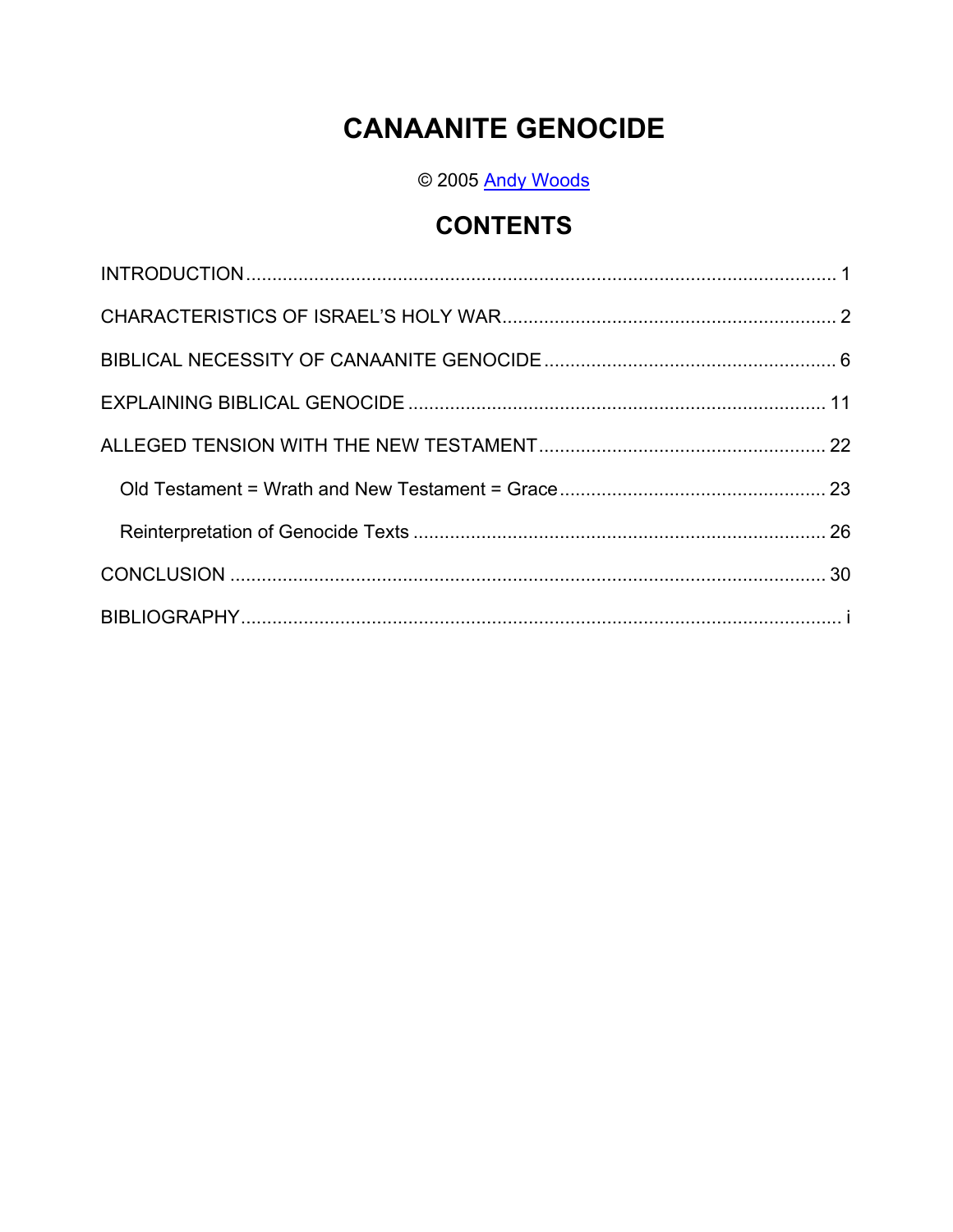### **INTRODUCTION**

Genocide involves the systematic extermination of an entire national group.<sup>1</sup> Many examples of genocide can be found in the modern world. Such examples include the slaughter of the Jews by the Nazi's, the massacre of the Armenians by the Turks, and the slaughter by the Russians and Chinese of many of their own people. Other examples of ethnic cleansing have been carried out in the Balkans and Central Africa. In Rwanda, for example, the Hutus mass murdered 80,000 Tutsis and Tutsi sympathizers in 100 days. The Western world became acutely aware of divinely sanctioned genocide, or *Jihad*, following the tragic events of September 11, 2001.

While the existence of genocide in our world is disturbing enough, it is even more unsettling to find it taught in the Bible. In the Old Testament, God commanded the annihilation of the Canaanites (Deut 7:1-2). Biblical genocide has proven to be a source of embarrassment for various theologians and commentators. Regarding the decree of God to destroy the children, Calvin acknowledged, "…the decree is dreadful indeed, I confess..."<sup>2</sup> Wink similarly complains, "Against such an image of God the revolt of atheism is an act of pure religion. By contrast, the God whom Jesus reveals refrains from all forms of reprisal and demands no victims. God does not endorse holy wars or just wars or religions of violence"3

More significant than embarrassment for the theologian, biblical genocide has proven to be a stumbling block preventing people from trusting Christ as savior. Many rationalize that the God of the Bible is no more humane than the God of Islam on account of the fact that divinely sanctioned genocide is found in the major holy books of both religions. Thus, an explanation of biblical genocide has become a key Christian apologetic issue of our day.

<sup>1</sup> *Funk & Wagnalls Standard Desk Dictionary*, (New York: Harper & Row, 1964), s.v. "genocide."

<sup>2</sup> John Calvin, *Institutes of the Christian Religion*, trans. Henry Beveridge (Grand Rapids: Eerdmans, 1975), 3.23.7.

<sup>3</sup> Walter Wink, *Engaging the Powers* (Minneapolis: Fortress, 1992), 149.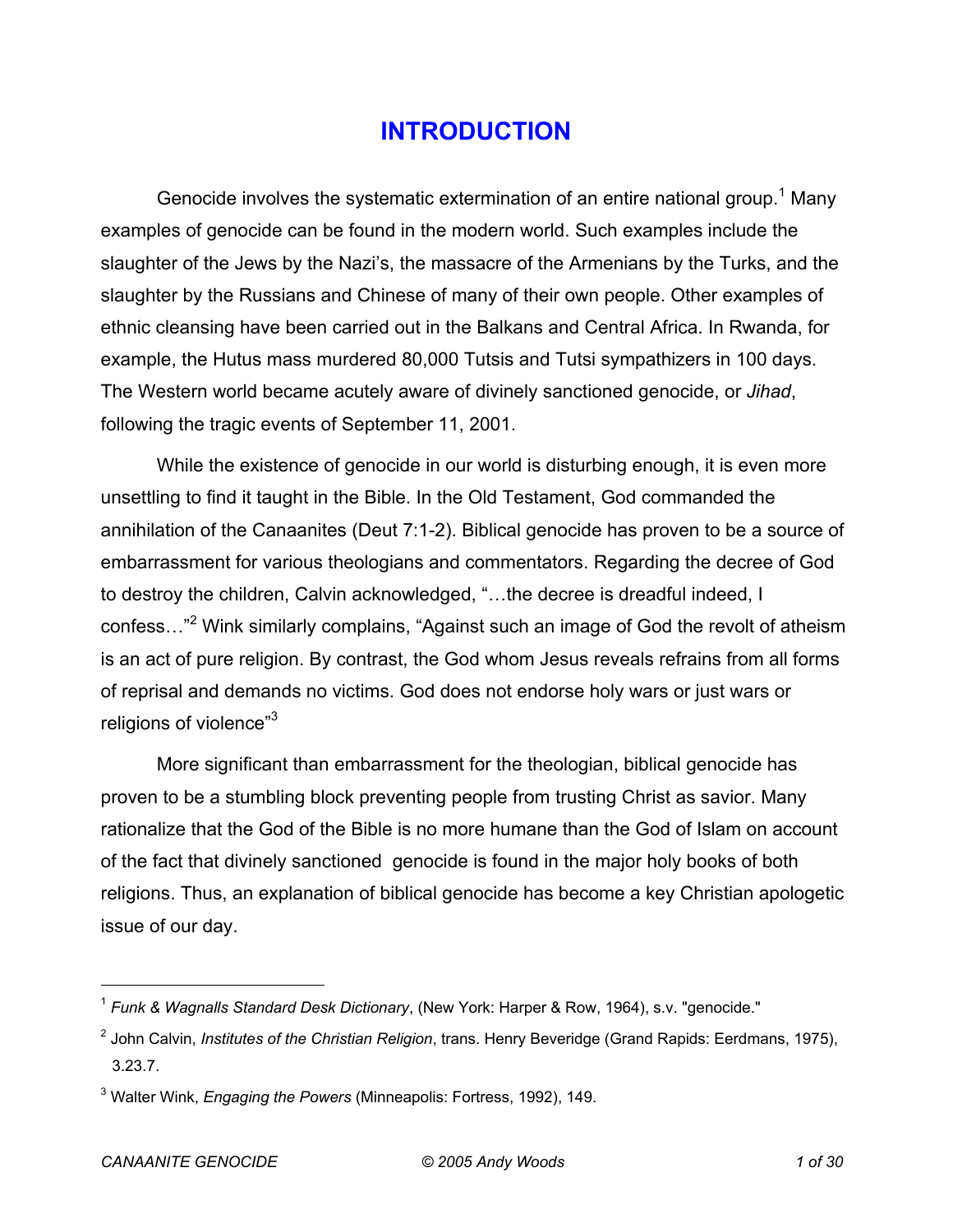To this end, this paper will attempt to offer a balanced perspective on the subject of divinely sanctioned genocide of the Canaanites. To accomplish this goal, the paper will be broken down into four parts. First, the general characteristics of Canaanite genocide will be articulated. Second, the reasons necessitating genocide, as given in Scripture, will be enumerated. Third, factors helping the biblical apologist explain genocide to the critic will be discussed. Finally, the issue of alleged tension between divinely sanctioned genocide and the New Testament portrayal of a loving God will be dealt with.

## **CHARACTERISTICS OF ISRAEL'S HOLY WAR**

Yahweh war calling for genocide was articulated as part of the Mosaic Covenant (Exod 23:20-33; 34:11-16; Deut 7:1-5; 20:16-20). The prosecution of Yahweh war is recorded later on in narrative material mostly surrounding the conquest of Canaan (Josh 6:1-27; 8:1-29; 10–11; 1 Sam 15:1-23). What are the general characteristics of Yahweh's holy war? This section seeks to answer this question by drawing from the work of Gerhard von Rad, defining *chērem*, and by noting Yahweh war's sacred character.

When seeking to identify a unique genre of holy war most scholars seem to rely upon a 1951 study by Gerhard von Rad. In this study, von Rad identified various elements present in Israel's holy war ideology.<sup>4</sup> Von Rad enumerated the following 13 characteristics. First, a trumpet was blown in order to announce holy war (Judg 3:27; 6:34- 35; 1 Sam 13:3). Second, the army was named as the "people of Yahweh" (Judg 5:11, 13; 20:2). Third, the participants in the war were consecrated (Num 21:2; Deut 23:9-14; Josh 3:5; Judg 11:36; 1 Sam 14:24; 21:5; 2 Sam 1:21; 11:11-12). Fourth, there was a sacrifice to Yahweh. In addition to this sacrifice or sometimes as an alternative to the sacrifice, Yahweh was consulted (Judg 20:23, 26, 27; 1 Sam 7:9; 13:9-10, 12; 14:8-9; 2 Sam 5:19, 23). Fifth, the announcement of victory was given. The phrase, "I have given…into your hand," or similar phraseology was used (Josh 2:24; 6:2, 16; 8:1, 18; 10:8, 19; Judg 3:28; 4:7, 14; 7:9, 15; 18:10; 20:28; 1 Sam 14:12; 17:46; 23:4; 24:5; 26:8; 1 Kings 20:28). Sixth,

<sup>4</sup> Gerhard von Rad, *Holy War in Ancient Israel*, ed. and trans. Marva J. Dawn (Grand Rapids: Eerdmans, 1991), 41-51.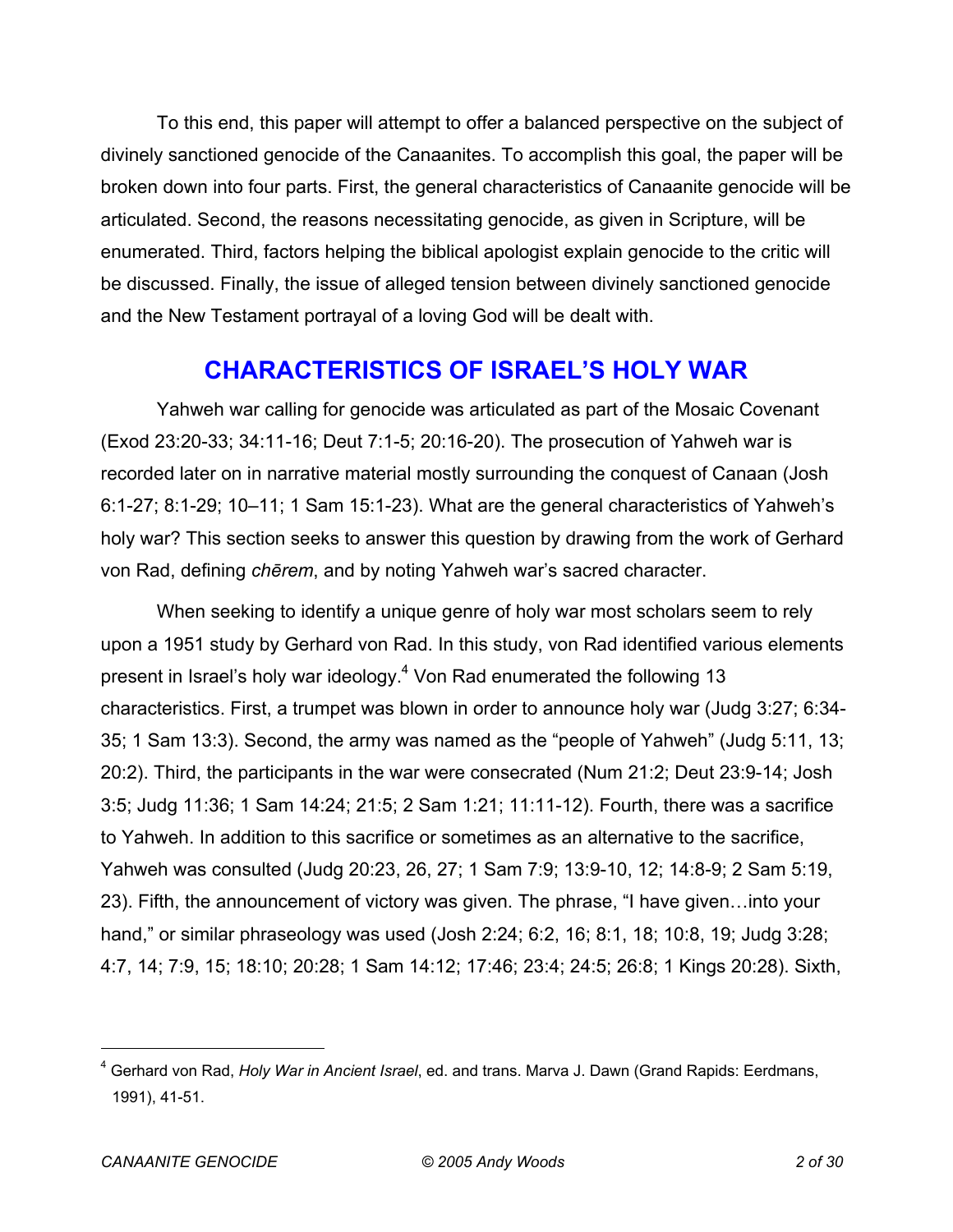the announcement that Yahweh would go out before the army was given (Deut 20:4; Josh 3:11; Judg 4:14; 2 Sam 5:24).

Seventh, a claim was made that the war is "Yahweh's war." A further claim was made that the enemy is "Yahweh's enemy" (Exod 14:4, 14, 18; Deut 1:30; Josh 10:14, 42; 11:6; 23:10; Judg 20:25; 1 Sam 14:23). Eighth, the encouragement "not to fear" was given. The rationale for such encouragement was that the enemy instead will lose courage (Exod 14:13; Deut 20:3; Josh 8:1; 10:8 25; 11:6; Judg 7:3; 1 Sam 23:16-17; 30:6; 2 Sam 10:12). Ninth, the fear of Yahweh amongst the enemy is recorded (Exod 15:14-16; 23:27-28; Lev 26:36; Deut 2:25; 11:25; Josh 2:9, 24; 5:1; 7:5; 10:2; 11:20; 24:12; 1 Sam 4:7-8; 17:11; 28:5). Tenth, the war shout was given (Josh 6:5; Judg 7:20; 1 Sam 17:20, 52). Eleventh, there was the intervention of Yahweh involving the striking of terror into the hearts of the enemy (Exod 23:27; Deut 7:23; Josh 10:10-11; 24:7; Judg 4:15; 7:22; 1 Sam 5:11; 7:10; 14:15, 20). Twelfth, was the practice of the "ban" (*chērem*). This involved the slaughter of all enemy men, women, and children (Num 21:2; Josh 6:18-19; 1 Sam 15). Thirteenth, the troops were dismissed with the cry "to your tents" (2 Sam 20:1; 1 Kings 12:16; 22:36).

The most important item on this list for purposes of genocide is the twelfth item known as *chērem*. The Hebrew root of this word carries with it the notion of destruction and separation or devotion to, depending upon the context in which it is used. Sometimes both nuances occur together in the same passage.5 Regarding the meaning of *chērem*, Kaiser observes:

It means "curse," "that which stood under the ban" or "that which was dedicated to destruction." The root idea of this term was "separation": however, this situation was not the positive concept of sanctification in which someone or something was set aside for the service and glory of God. This was the opposite of the same side of the coin: to set aside or separate for destruction. God dedicated these things or persons to destruction because they violently and steadfastly impeded or opposed his work over a long period of time.<sup>6</sup>

<sup>5</sup> N. Lohfink, "Chērem," in *Theological Dictionary of the Old Testament*, ed. G. Johannes Botterweck (Grand Rapids: Eerdmans, 1974), 5:180-99.

<sup>6</sup> Walter Kaiser et al., *Hard Sayings of the Bible* (Downers Grove, IL: InterVarsity Press, 1996), 206.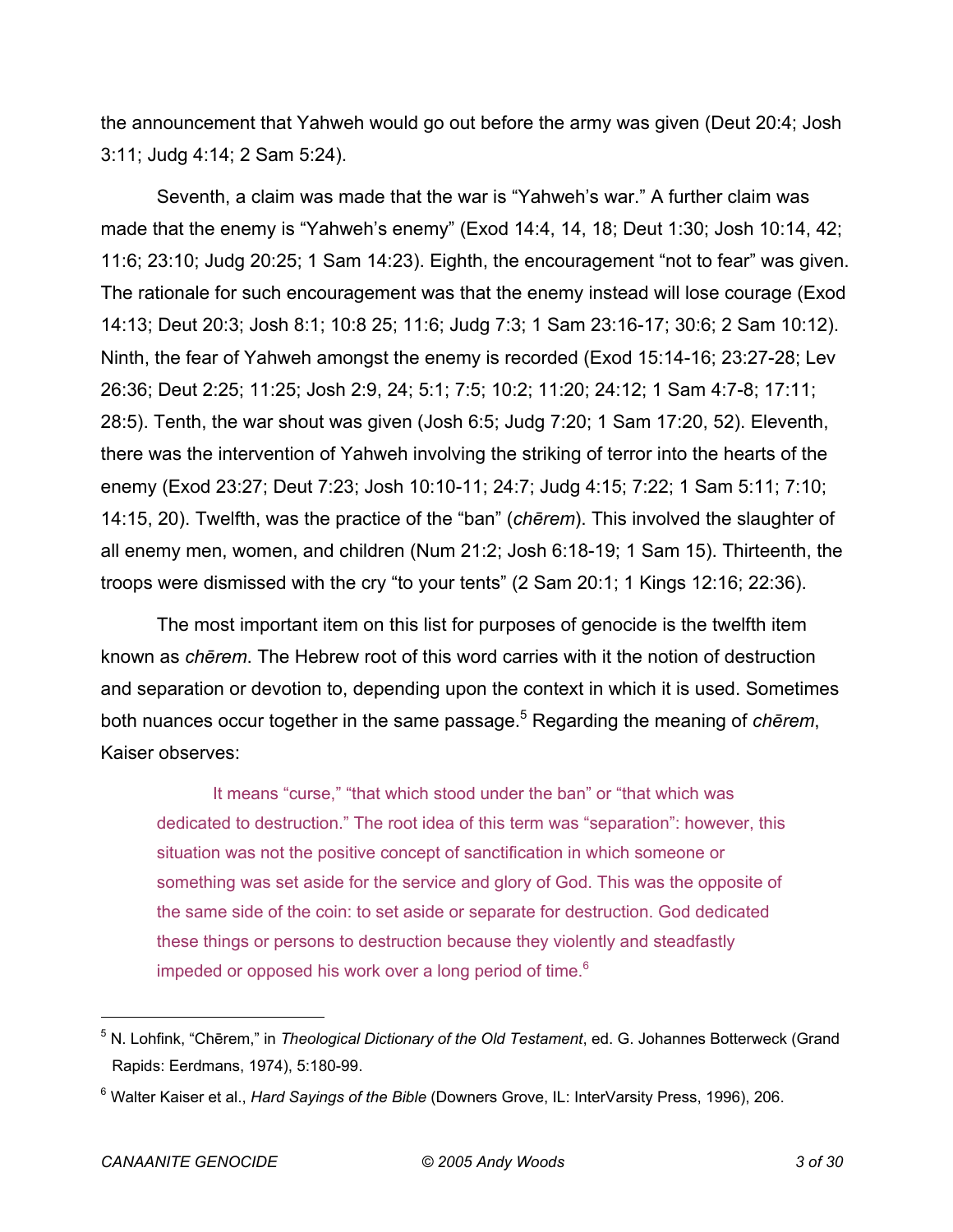#### Gard similarly notes:

In its purest form, the *chērem* in warfare refers to the devotion of all spoils to Yahweh and the destruction of all life (Josh. 6:17-21; 7:11-15). Inflammable objects were to be burned (Deut. 7:25-26), but noncombustible precious metals were to be taken to the sanctuary treasury (Josh. 6:24). It was forbidden to spare any person that was under the *chērem*. In some cases, the *chērem* was partially eased by the exemption of women and children (Num. 31:7-12; 17-18; Deut. 20:13-14; 21:10-14) and, in particular, the young virgin women (Judg. 21:11-21). A point of tension exists on the issue of cattle; according to Deuteronomy 2:34-35, they could be saved, but 1 Samuel 15:9, 21 demanded their destruction. In the matter of the people of the land, however, there was no equivocation: The Hittites, the Amorites, the Canaanites, the Perizzites, the Hivites, and the Jebusites were to be utterly destroyed so that nothing that breathed should live (Deut. 20:16-18).<sup>7</sup>

Another important element of the holy war and genocide passages is their sacred character.8 They disclose the continual presence of God with the army. Thus, *chērem* warfare is worship on equal par with going to the temple. This can be seen by examining the activities before war. Prior to battle, God informed the nation as to whether it was to go to battle. This information was relayed either from a visitation from the angel of the Lord (Josh 5:13) or through the nation seeking God's will (1 Sam 23:1-6). If the nation did not inquire of the Lord first, it ran the risk of making a rash decision that would come back and haunt them later (Josh 9:14). Spiritual preparedness before battle is also evident in the way the second generation of Jewish males was mass circumcised prior to practicing Canaanite *chērem* (Josh 5:2-9). This generation also observed Passover prior to battle (Josh 5:10-12).  $9$  This sacral dimension prior to battle is also seen in the need for ritual purity in the war camp (Deut 23:9-14), which included abstention from sexual activity (2

<sup>7</sup> Daniel Gard, "The Case for Eschatological Continuity," in *Show Them No Mercy: 4 Views on God and Canaanite Genocide*, ed. Stanley Gundry (Grand Rapids: Zondervan, 2003), 116.

<sup>8</sup> Tremper Longman III, "The Case for Spiritual Continuity," in *Show Them No Mercy: 4 Views on God and Canaanite Genocide*, ed. Stanley Gundry (Grand Rapids: Zondervan, 2003), 163-74.

<sup>9</sup> Jeph Holloway, "The Ethical Dilemma of Holy War," *Southwestern Journal of Theology* 41 (1998): 50.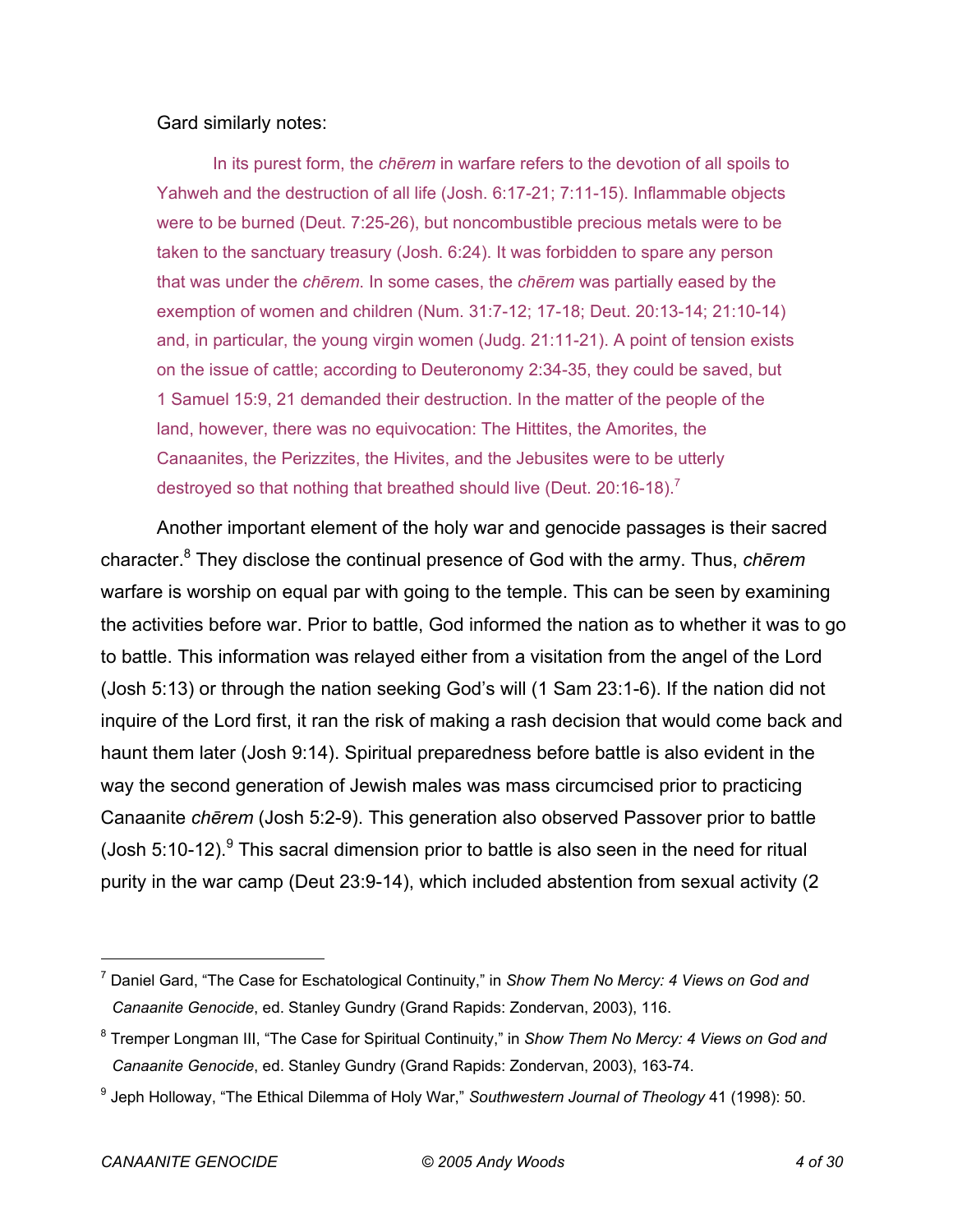Sam 11:11).<sup>10</sup> Also, prior to battle the priest was to administer the appropriate animal sacrifice (1 Sam 7:9-10). The importance of this procedure is evidenced by the fact that Saul was told that his kingdom would not endure when he failed to comply with the procedure (1 Sam 13). Moreover, the placing of the ark representing the presence of God<sup>11</sup> at the head of the army also demonstrates Israel's spiritual preparedness prior to battle (Josh 6). It is probably for this reason that the ark is mentioned seven times in Joshua 6.

Equating warfare with worship can also be seen in the events of the battle itself. The march to battle involved a well-arranged religious procession (Num 2). The marchers participated in prayer, religious song, and celebration (2 Chron 20:18-22). The presence of God in the battle is seen in the way He deliberately sends Israel into conflict with inferior manpower and weaponry so He alone will be seen as the sole guarantor of victory (Josh 11:6, 9; Judg 6–8; 1 Sam 17). The fact that God alone is seen as provider of victory is also evidenced in the way that He causes panic and fear to befall the enemy (Josh 5:1; 10:1-2, 10), enlists the elements of creation in battle (Deut 7:20; Josh 10:11-15), and has Israel engage in seemingly irrational battle strategies.<sup>12</sup> These things are designed to teach the nation that the victory comes from God's hand rather than from its own strength.

Events subsequent to the battle portray worship as well. After the battle, the army returned with the ark to the sanctuary (Psalm 24). Songs were sung in celebration of victory (Exod 15:1-4; Judg 11:34; Ps 98). The last act after the battle was the practice of *chērem*, which involved offering the conquered people as well as their possession to Yahweh. As previously explained, this practice usually involved killing every living thing in the conquered territory (Josh 6:21) while offering the possessions that remained to God. Any minor deviation from this practice meant defeat for the nation (Josh 7) while adherence to the practice of *chērem* meant success for the nation (Josh 8). In sum, the direct involvement of God before, during, and after battle equates Israel's holy war and the practice of *chērem* with an act of worship.

 $10$  Ibid., 50, n.21.

<sup>11</sup> Tremper Longman III and Daniel Reid, *God Is a Warrior* (Grand Rapids: Zondervan, 1995), 40-41.

<sup>&</sup>lt;sup>12</sup> Holloway, "The Ethical Dilemma of Holy War," 50-51.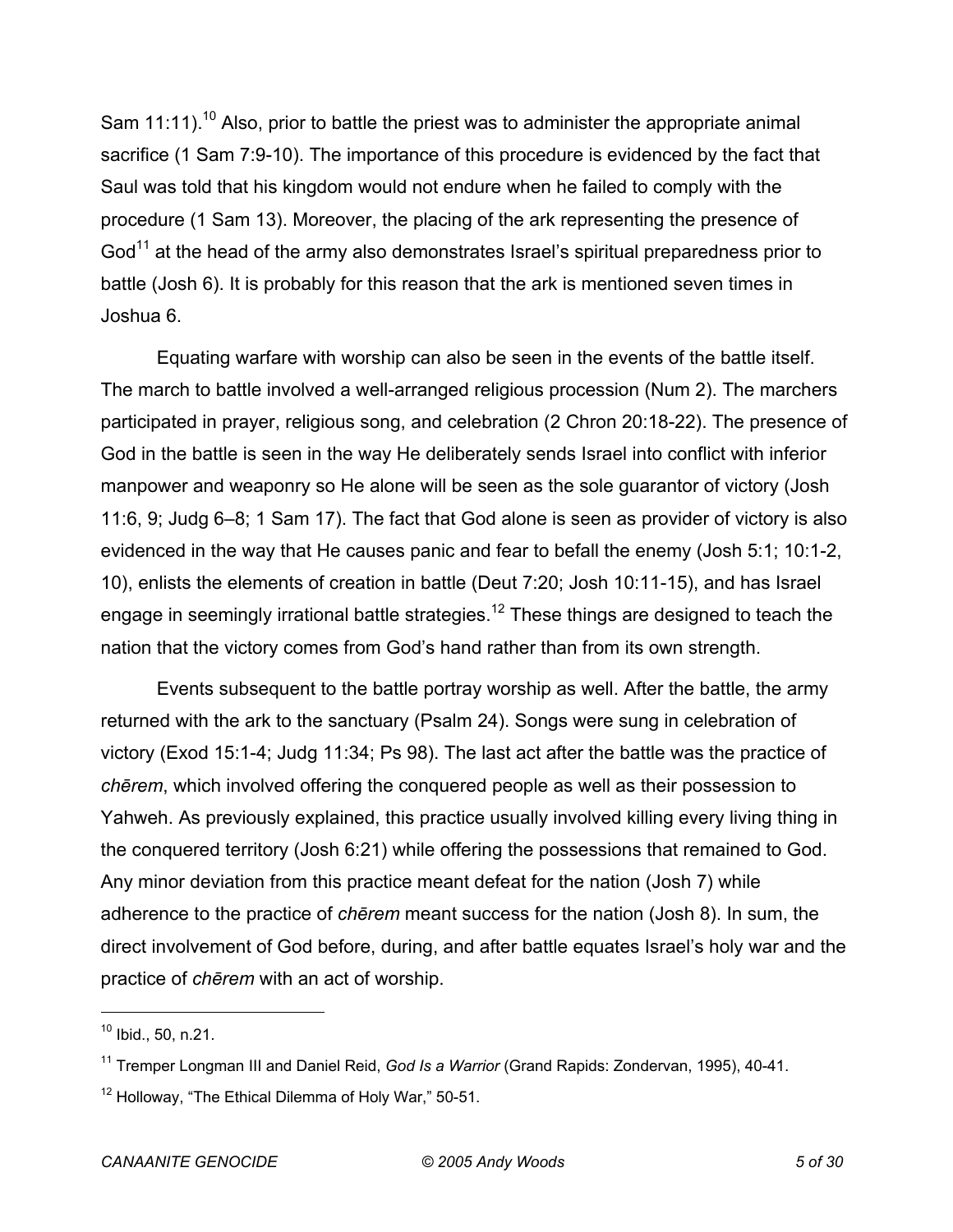In conclusion, this section of the paper has sought to identify the key characteristics of Israel's holy war. This has been accomplished by observing Gerhard von Rad's list of thirteen characteristics of holy war, by defining *chērem*, and by noting holy war's sacred character.

#### **BIBLICAL NECESSITY OF CANAANITE GENOCIDE**

Why was Canaanite genocide necessary? Why did Yahweh impose such a harsh penalty? Scripture provides at least eight answers to this question. First, Canaanite genocide was necessary to prevent Israel from practicing idolatry. In Deuteronomy 7:2, the command is given to utterly destroy the Canaanites and to show them no mercy. Verse 4 explains the rationale for such destruction when it says, "For they will turn your sons away from following Me to serve other gods..."<sup>13</sup> Similarly, Deuteronomy 20:16-17 instructs Israel to utterly destroy the Canaanites and not leave alive anything that breathes. Verse 18 furnishes the reason when it says, "in order that they may not teach you to do according to all their detestable things which they have done for their gods, so that you would sin against the Lord your God."

In addition, Exodus 34:11-13 commands Israel to destroy the religious artifacts of the Canaanites. The subsequent verses again provide the reasoning for such a seemingly harsh command. They say, "-for you shall not worship any other god, for the Lord, whose name is Jealous, is a jealous God– lest you make a covenant with the inhabitants of the land and they play the harlot with their gods, and someone invite you to eat of his sacrifice; and you take some of his daughters for your sons, and his daughters play the harlot with their gods, and cause your sons also to play the harlot with their gods. You shall make for yourself no molten gods" (Exod 34:14-17). Interestingly, the same penalty of utter destruction was also to be applied to an idolatrous Israelite city (Deut 13:12-18), an individual Israelite advocating idolatry (Deut 13:6-11), or an individual Israelite personally practicing idolatry (Exod 22:20).<sup>14</sup> These verses make it unmistakably clear that the mere existence of the Canaanites in the land would have enticed the nation into the sin of

 $13$  All Scripture citations used throughout are taken from the NASB.

 $14$  Holloway, "The Ethical Dilemma of Holy War," 57.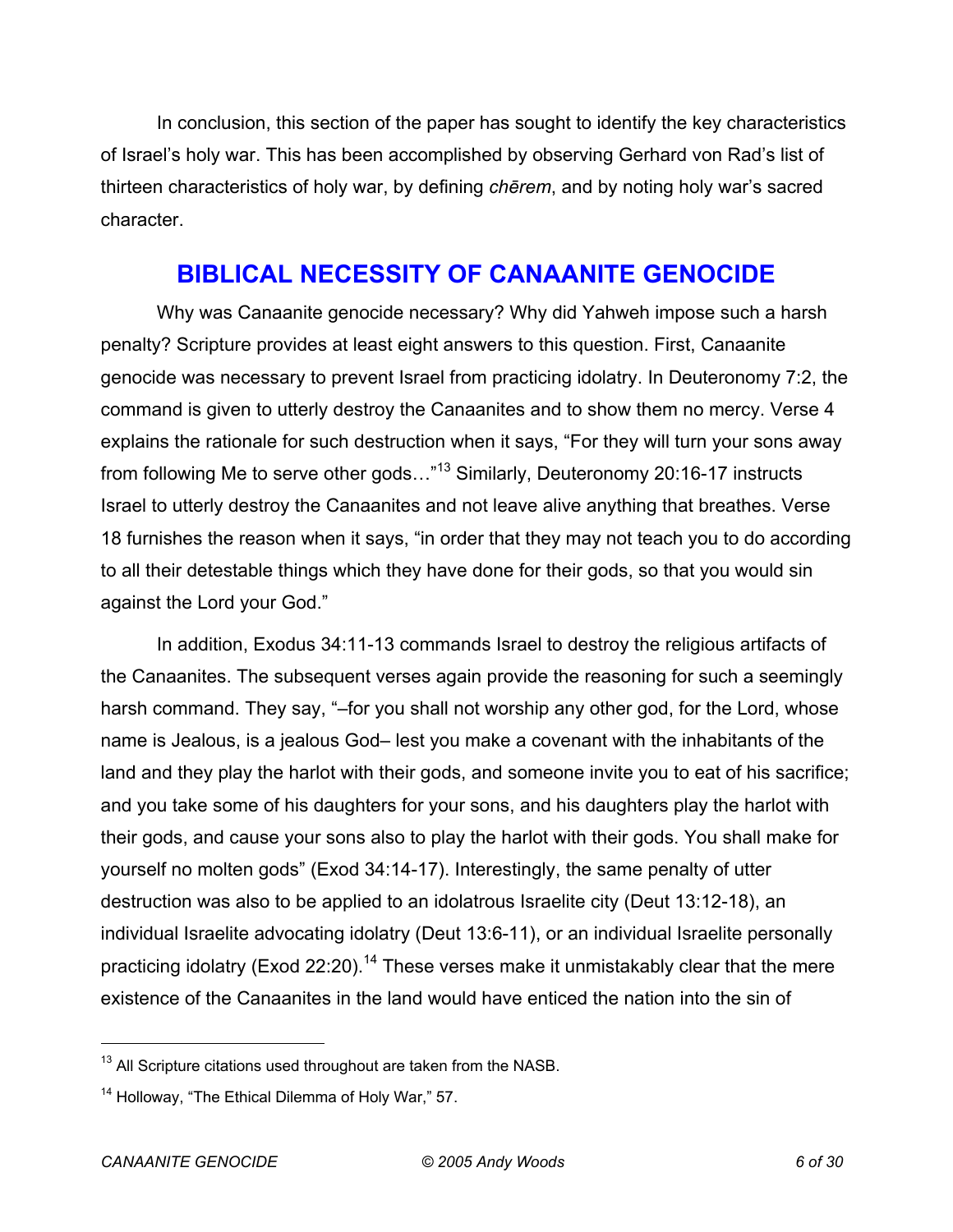idolatry thus causing the nation to violate the first two commandments of the Decalogue.<sup>15</sup> Thus, just as the removal of the nation from Canaan to Egypt during the days of Joseph was necessary to insulate her against the moral pollution from the Canaanites (Gen 45:5- 8; 50:20), eradication of the Canaanites would be similarly necessary to preempt national idolatry.<sup>16</sup>

This connection between the mere existence of the Canaanites in the land and the propensity of the Jews to become idolatrous is well testified in subsequent biblical revelation. Because Israel did not follow God's command of annihilating the Canaanites (Josh 13:13; 15:63; 16:13; Judges 1:27), the nation would be characterized by idolatry (Josh 23:7, 12-13; Judges 2:3) until the postexilic era. This connection also finds support in the Sodom and Gomorrah story. The dwelling of Lot and his family in Sodom had a deleterious effect on their spiritual lives. Lot was reluctant to leave Sodom even after being warned of Sodom's imminent destruction (Gen 19:16). Lot's wife looked backed and became a pillar of salt (Gen 19:26). Even though Lot's daughters were taken out of the city of Sodom, Sodom was not taken out of them as evidenced through their incestuous unions with their father (Gen 19:30-38). Moses may have included the Sodom story as a means of warning the Jews of the compromise that the nation would similarly experience if they did not eradicate the Canaanites.

Second, God threatened Israel with destruction if she practiced idolatry. This threat would become a reality in spite of the fact that Israel was God's chosen nation. In Deuteronomy 7:6, Moses reminds Israel of her elect status. However, just two verses earlier, he warned the nation that God would quickly destroy her if she involved herself in Canaanite idolatry (Deut 7:4). Such a divine threat of destruction as a consequence of idolatry is repeated numerous times throughout Deuteronomy (8:19-20; 11:16-17; 30:17- 18) and Joshua (11:20; 23:13, 15, 16; 24:20). Bush explains:

<sup>15</sup> Jeffrey Tigay, *Deuteronomy*, The Jewish Publication Society Torah Commentary (Philadelphia: The Jewish Publication Society, 1996), 84; Reuven Firestone, "Conceptions of Holy War in Biblical and Qur'ānic Tradition," *Journal of Religious Ethics* 24 (1996): 105.

<sup>16</sup> Eugene Merrill, "The Case for Moderate Discontinuity," in *Show Them No Mercy: 4 Views on God and Canaanite Genocide*, ed. Stanley Gundry (Grand Rapids: Zondervan, 2003), 87.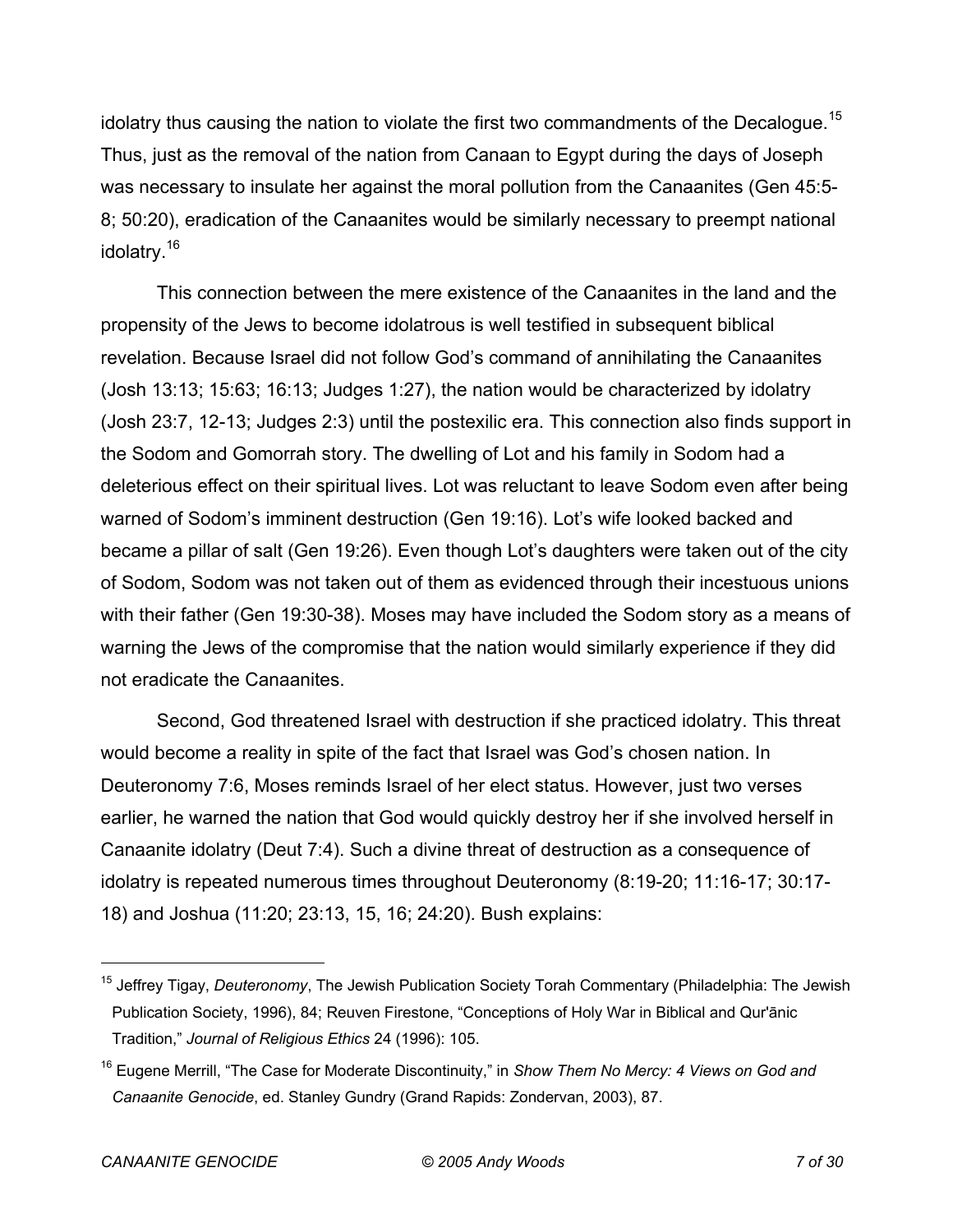The Israelites, sickened by slaughter or seduced by sensual religious rites, ceased exterminating the Canaanites, and Canaanite religious practices gradually pervaded Israelite religion. The punishment that this brought upon Israel was terrible. Yahweh inflicted upon them foreign oppression, invasion, destruction of Israelite cites, and the destruction of Jerusalem and exile from the promised land.<sup>17</sup>

Thus, to prevent such national destruction, it was necessary for the Israelites to remove the temptation of idolatry in their land by eradicating the Canaanites.<sup>18</sup>

Third, God's messianic purpose through the nation could not have been accomplished absent Canaanite destruction. God set aside Israel for the purpose of mediating His messianic blessings to the world (Gen 12:3; 49:10). Yet, as explained above, the existence of the Canaanites would have caused the nation to embrace the Canaanite religion ultimately leading to Israel's destruction. Such destruction would have inhibited God's messianic purposes for the nation. Thus, as explained by Bush, "A surgeon does not hesitate to remove an arm or a leg, or even a vital organ, when life is at stake. The very existence of Israel—and ultimately the salvation of the world—depended upon [it]."19 Elsewhere he notes:

Likewise, the *chērem*…must be viewed within the context of Israel's prophetic outlook. Yahweh acted for Israel and against Israel's enemies because of his covenant promises with the fathers. In fact, this makes the idea of total destruction an understandable item in biblical religion, for the covenant's ultimate purpose is to provide for all the nations of the earth the knowledge of Yahweh and the covenant blessings. Anything or any person that would prevent the working out of this redemptive purpose for all peoples must be removed as an enemy of Yahweh.<sup>20</sup>

<sup>17</sup> William LaSor, David Hubbard, and Frederic Bush, *Old Testament Survey*, 2d ed. (Grand Rapids: Eerdmans, 1996), 148.

<sup>&</sup>lt;sup>18</sup> Firestone, "Conceptions of Holy War in Biblical and Qur'ānic Tradition," 105, 107.

<sup>19</sup> LaSor, Hubbard, and Bush, *Old Testament Survey*, 148.

 $20$  Ibid., 154.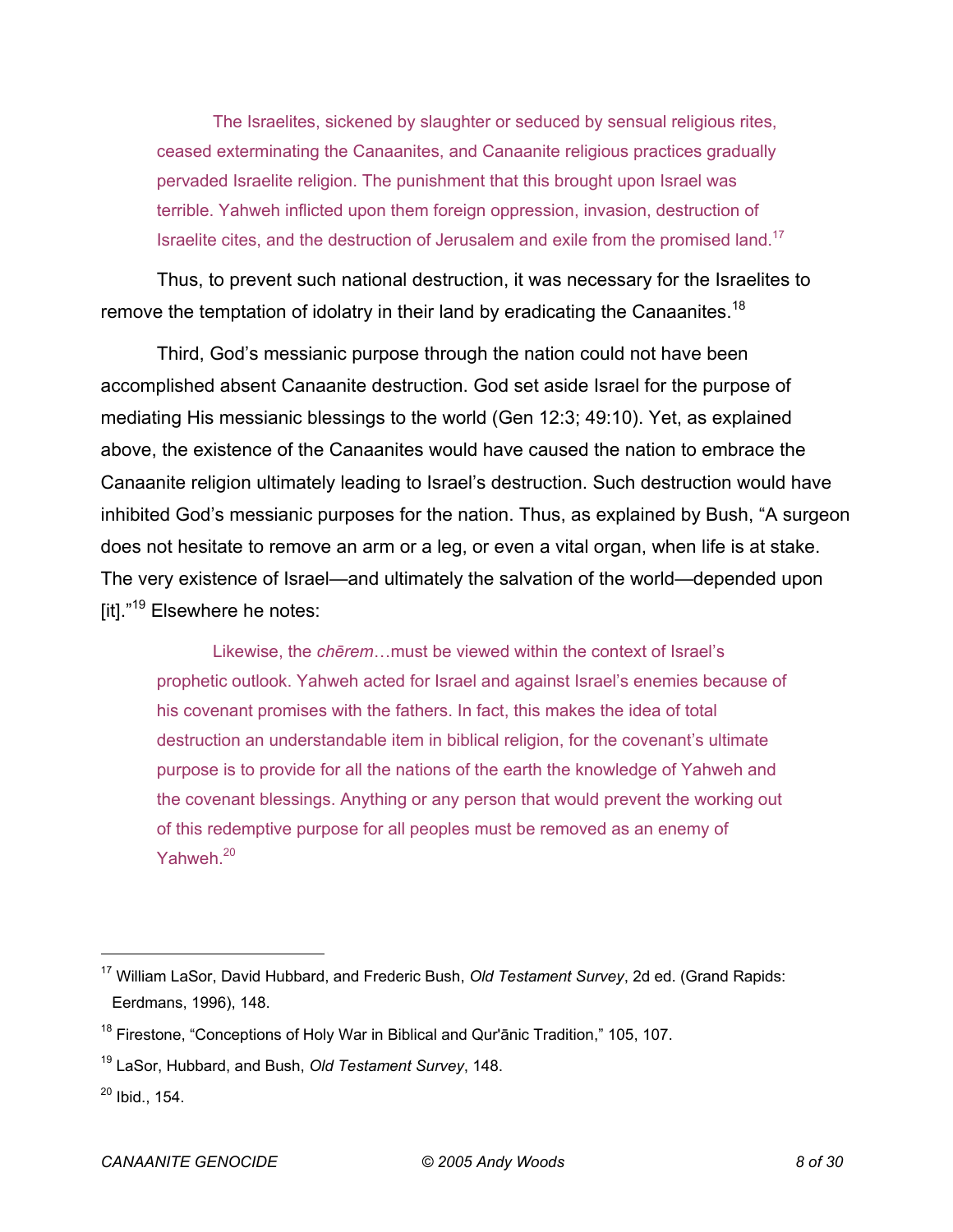Kaiser similarly notes, "Just as surgeons do not hesitate to amputate a gangrenous limb, even if they cannot help cutting off some healthy flesh, so God must do the same. This is not doing evil that good may come; it is removing the cancer that could effect all of society and eventually destroy the remaining good."<sup>21</sup>

Fourth, the mere existence of the Canaanites in the land stood in opposition to God's land promises given to the patriarchs. God gave the patriarchs and their descendants an unconditional, divine right to possession of the land (Gen 12:7; 13:14-15; 15:18-21; 17:8). In the verse immediately before the command to utterly destroy the Canaanites (Deut 7:2), Moses enumerates the seven Canaanite nations that occupied the land at the time Deuteronomy was written (Deut 7:1). Most of these names are found in the original land grant given to Abraham (Gen 15:18-21). Moreover, passages in Deuteronomy repeatedly reiterate God's patriarchal land promises (Deut 1:6-8; 2:25-37; 3:1-22; 6:10-12; 7:1; 9:1-3; 11:23-25; 20:1-18; 29:6-8; 31:3-6). Thus, a nexus can be established between the command to destroy the Canaanites and the patriarchal land promises. $^{22}$  Had the Canaanites not been eradicated, God's land promises could not have been fulfilled.

Fifth, a related purpose involves the fulfillment of prophecy. Not only did God predict that Israel would ultimately possess the land, but He also specified the timetable as to when this was to occur. Gen 15:16 says, "Then in the fourth generation they shall return here, for the iniquity of the Amorite is not yet complete." In other words, Israel was to return, take possession of the land, and execute judgment upon the Canaanites after 400 years (Gen 15:13). Had this not happened, prophecy would have failed. God would not have allowed prophecy to fail since the Scripture cannot be broken (John 10:35).

Sixth, God used the conquest of Canaan as a pedagogical device for the education of Israel and the nations.<sup>23</sup> Yahweh used the events of the Exodus to convince the nation that He was God (Exod 6:6-7; 7:17; 16:12). Yahweh also used the plagues and miracles to lead Pharaoh and the Egyptians (Exod 7:5; 14:4, 18) as well as the surrounding nations (Josh 2:10) to a similar conclusion. The events surrounding the conquest of Canaan,

<sup>21</sup> Kaiser et al., *Hard Sayings of the Bible*, 207.

 $22$  Firestone, "Conceptions of Holy War in Biblical and Qur'anic Tradition," 105.

<sup>&</sup>lt;sup>23</sup> Merrill, "The Case for Moderate Discontinuity," 87-88.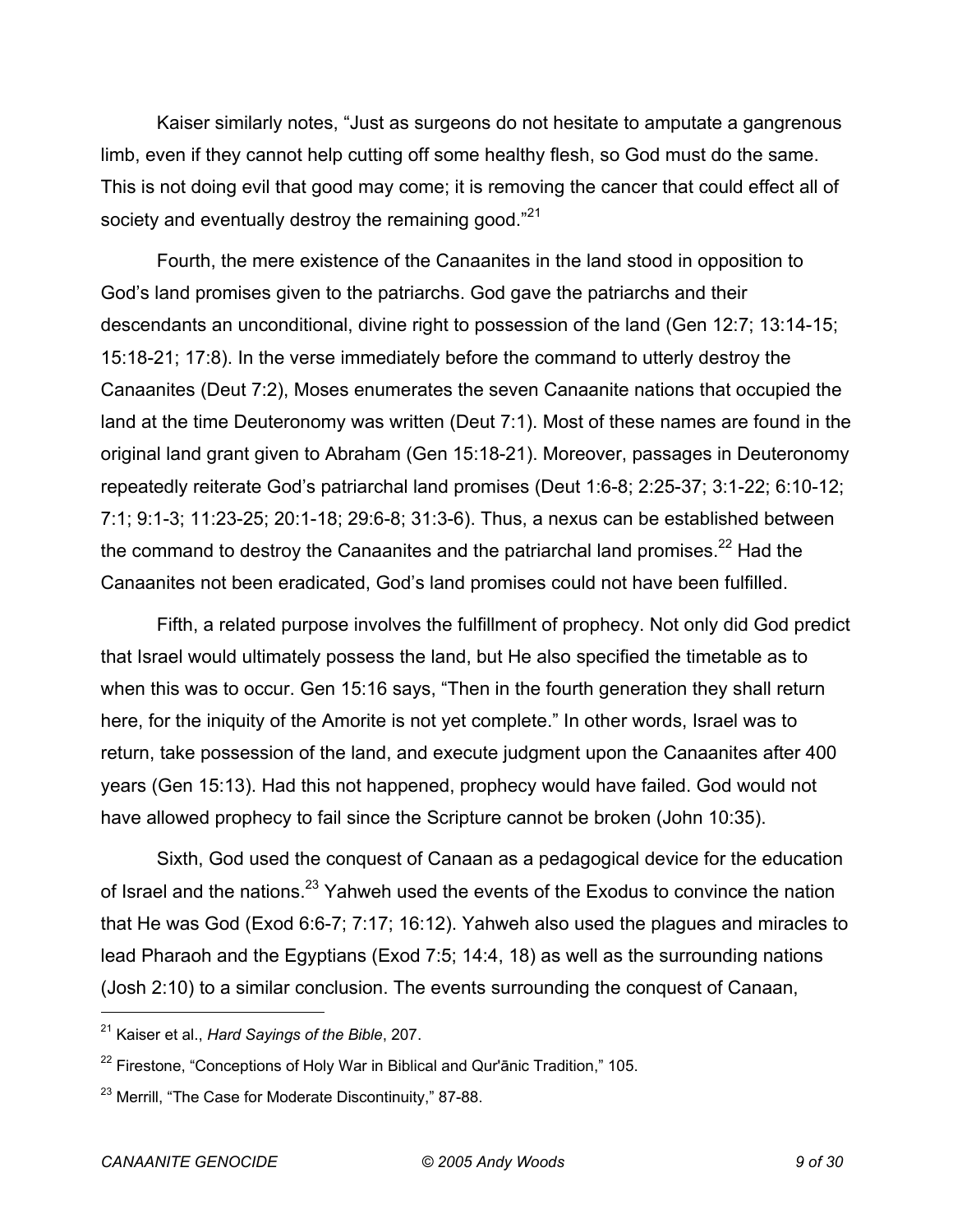including the genocide of the Canaanites would also have the effect of teaching the same truth to the nations. For example, Rahab understood Yahweh's true identity because she had heard of Israel's utter destruction of Sihon and Og (Josh 2:10). Moreover, the miracle of the drying up of the Jordan taught Israel as well as all the peoples of the earth to reverence Yahweh (Josh 4:23-24).

Seventh, the Canaanite conquest was a divine reenactment of creation. The building of the Tabernacle might be seen as a reenactment of creation. The Spirit's involvement is evident in both the creation of the cosmos and the Tabernacle (Gen 1:2; Exod 31:1-5). Moreover, both were created according to the specific command of God. This is seen through the repetition of the phrase "and it was so" in Gen 1 and the repetition of the phrase "just as the Lord commanded" in Exod 39–40. A similar recreation motif is also evident in the conquest narratives through the repetition of the phrase "just as the Lord had commanded" (Josh 10:40; 11:12, 15, 20, 23). The Canaanite priestly caste system allowed land to be controlled by a powerful few. God's system was the opposite because land distribution and control was egalitarian (Josh 13–21). Thus, God's purpose through the reenactment of creation in the conquest was to juxtapose His egalitarian system against the oligarchical Canaanite system. Such juxtaposition could only occur if God's system was allowed to stand on its own. This could only occur through a complete eradication of the Canaanites and their system.<sup>24</sup>

Eighth, the battle must be understood as not merely taking place on the physical plane but on the cosmic or spiritual plane as well. In other words, the conflict was not just between God and the Canaanites but also between God and Satan and his minions. The fact that wicked powers in heavenly places influence governments of this world finds ample illustration in Daniel 10. Here, Daniel pulls back the veil thus giving the reader insight into the spiritual powers behind the nations of Persia, Greece, and Israel.<sup>25</sup> Merrill explains why such a spiritual perspective makes it easier to understand the call for Canaanite destruction. He observes:

<sup>&</sup>lt;sup>24</sup> Holloway, "The Ethical Dilemma of Holy War," 58-61.

<sup>25</sup> Tremper Longman III, *Daniel*, NIV Application Commentary (Grand Rapids: Zondervan, 1999), 244-66.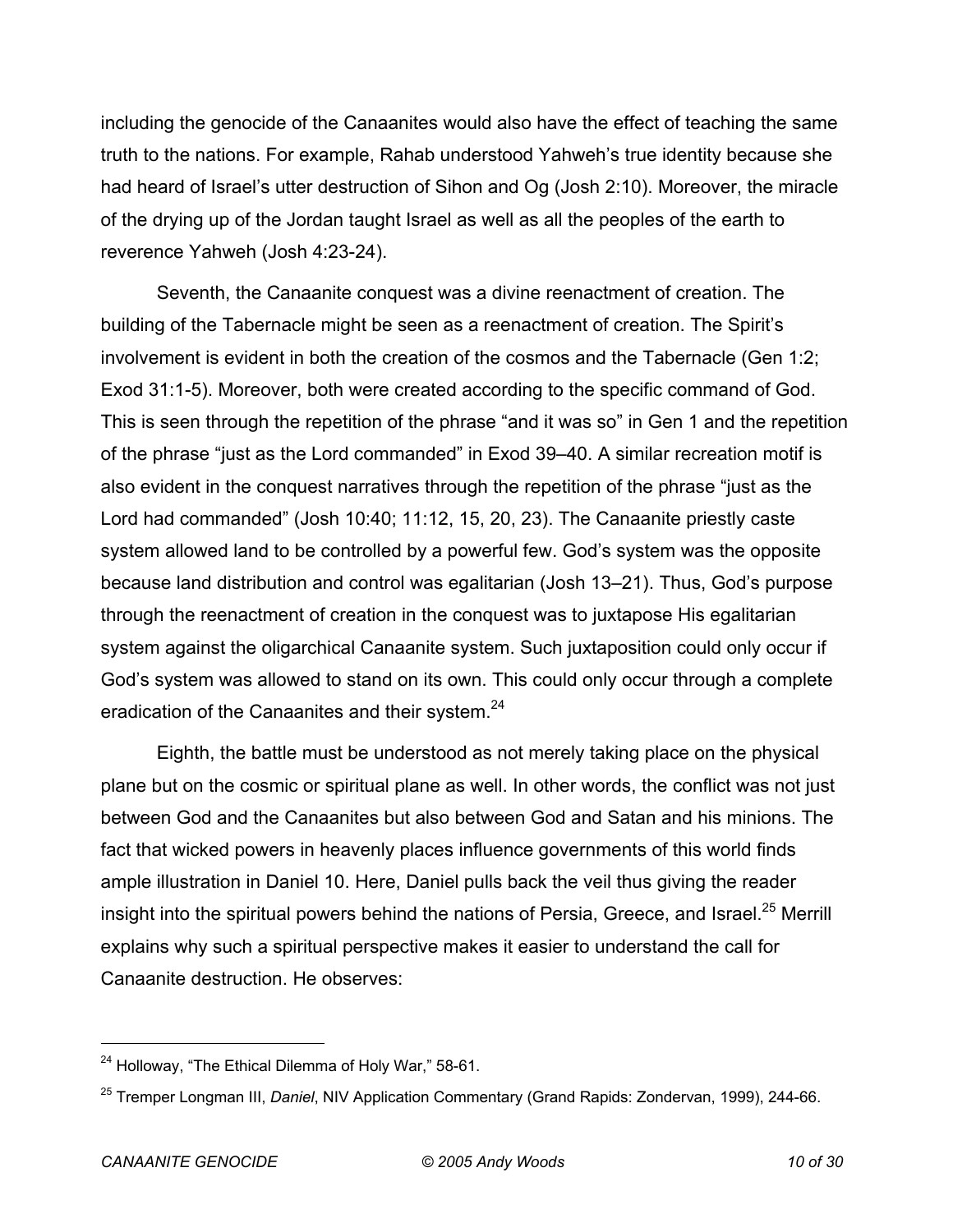Once it is recognized that the battle is ultimately cosmic and that what is at stake is God's reputation and sovereignty, it is easier to see why radical destruction of those who oppose him is an absolute necessity. The matter cannot be left on the spiritual plane. Human agents in the employ of supernatural handlers must also suffer the same fate if they remain unrepentant. $26$ 

In other words, because God's sovereignty mandates defeat of all of His foes at a spiritual level and because God's spiritual enemies use human instruments in their rebellion against God, these human instruments must also be completely eradicated. In conclusion, this section has sought to set forth the biblical reasons as to why Canaanite genocide was necessary.

#### **EXPLAINING BIBLICAL GENOCIDE**

The previous sections examined the characteristics of biblical genocide as well as the scriptural reasons for its existence. This section focuses upon surfacing twelve factors that help the biblicist better explain divinely sanctioned genocide to the critic. Many of these factors, when considered by themselves, do not necessarily exonerate Israel's genocidal actions. Rather, they merely furnish an appropriate historical context for viewing Israel's annihilation of the Canaanites. However, when these factors are considered in their totality, they make biblical genocide more understandable and explainable.

First, it must be understood that Israel was not the only nation in the ancient Near East to practice divinely sanctioned genocide. The term *chērem* is used by at least one other nation, Moab. The Moabite Mesha Stela records the words of the king of Moab in the ninth century B.C. boasting about placing *chērem* upon the Israelites. The pertinent portions says:

And Chemosh said to me: Go, take Nebo from Israel! So I went by night and fought…against it from the break of dawn until noon, taking it and slaying all, seven thousand men, boys, women, girls, and maidservants; for I had devoted them to

<sup>&</sup>lt;sup>26</sup> Merrill, "The Case for Moderate Discontinuity," 82.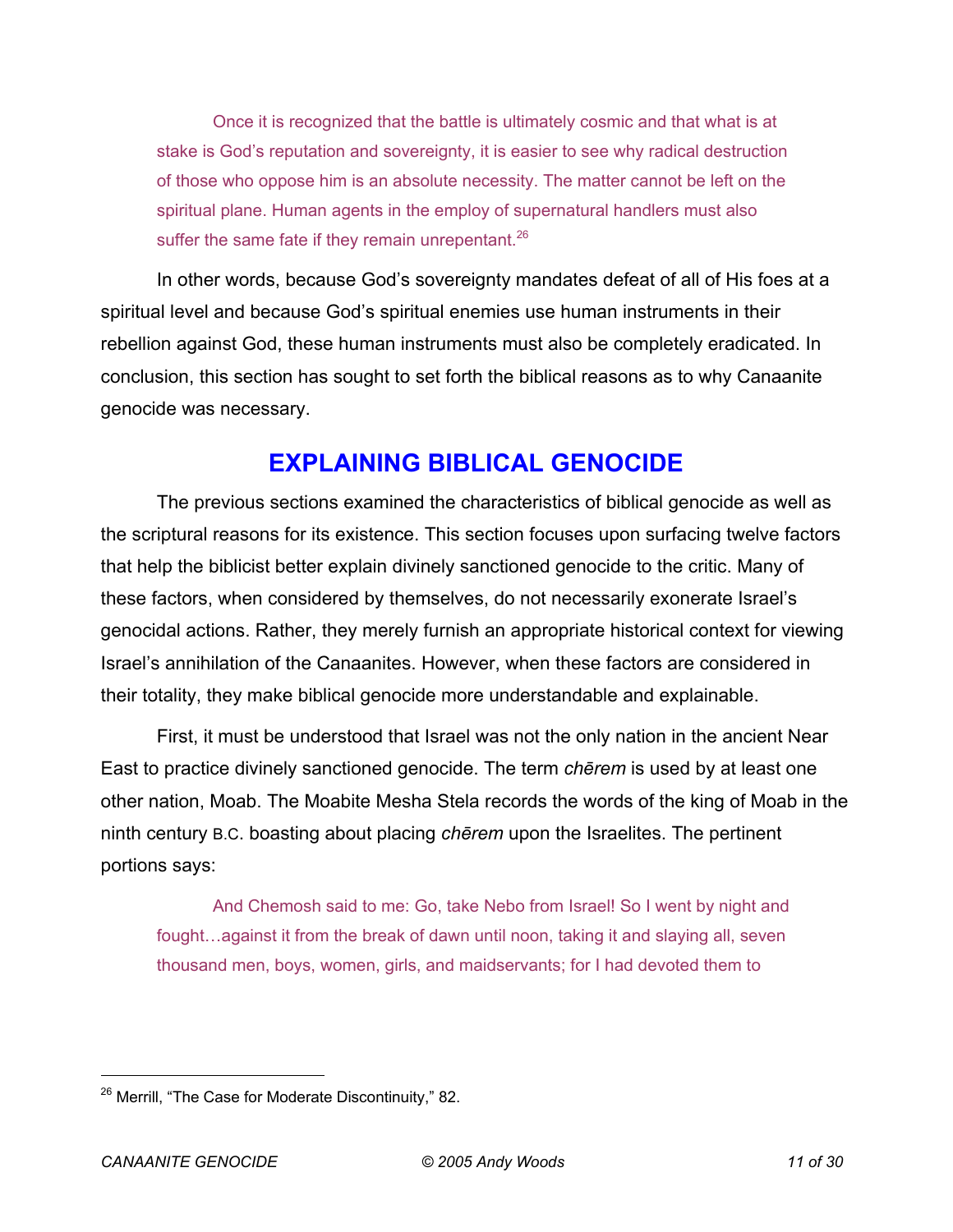destruction for (the god) Ashtar-Chemosh. And I took from there the […] of Yahweh, dragging them before Chemosh.<sup>27</sup>

Another text from Mesha's campaign might also be alluding to the employment of *chērem* against the Israelites. It says, "I killed all the people from…the city as a *ryt* (delight, satisfaction, propitiatory sacrifice) for Chemosh and for Moab."<sup>28</sup> Hittite material also contains the idea of total destruction. In addition, some sites connected with the Later Bronze period, such as Gezer, manifest a distinct burn layer. This evidences the practice of burning everything after the defeat of a city. $29$ 

Although this historical background does not in and of itself exonerate Israel's genocidal practices, it does give us a frame of reference from which to view Israel's actions. For example, sometimes Israel's war practices seem more humane when compared with the war practices of its neighbors. Upon comparing Israel's practice of burning conquered cities with the same practice as employed by the Assyrians, Niehaus makes the following observation: "It is worth mentioning that this practice assumed a more humane aspect in Israelite hands than in Assyrian: The Israelites killed the rebels by stoning them before burning them, whereas Tukulti-Ninurta boasts that he burned a city full of rebels alive."<sup>30</sup> Furthermore, sometimes the practice of a certain group does not seem quite as bleak when it is understood that many other nations were involved in the same questionable behavior. By way of analogy, the existence of slavery in colonial America does not seem quite as offensive when it is understood that this same practice existed in other parts of the world of the time and still persists in some parts of the world today.<sup>31</sup>

<sup>27</sup> James B. Pritchard, ed., *The Ancient Near Eastern Texts: Relating to the Old Testament*, 3d ed. (New Jersey: Princeton University Press, 1969), 320.

 $28$  Lohfink, "Chērem," 5:190.

<sup>29</sup> John H. Walton, Victor H. Matthews, and Mark W. Chavalas, *The IVP Bible Background Commentary: Old Testament* (Downers Grove, Il: InterVarsity Press, 2000), 179.

<sup>30</sup> Jeffrey Niehaus, "Joshua and Ancient Near Eastern Warfare," *Journal of the Evangelical Theological Society* 31 (March 1988): 45.

<sup>31</sup> David Barton, *Original Intent* (Aledo, TX: Wall Builder Press, 1996), 279.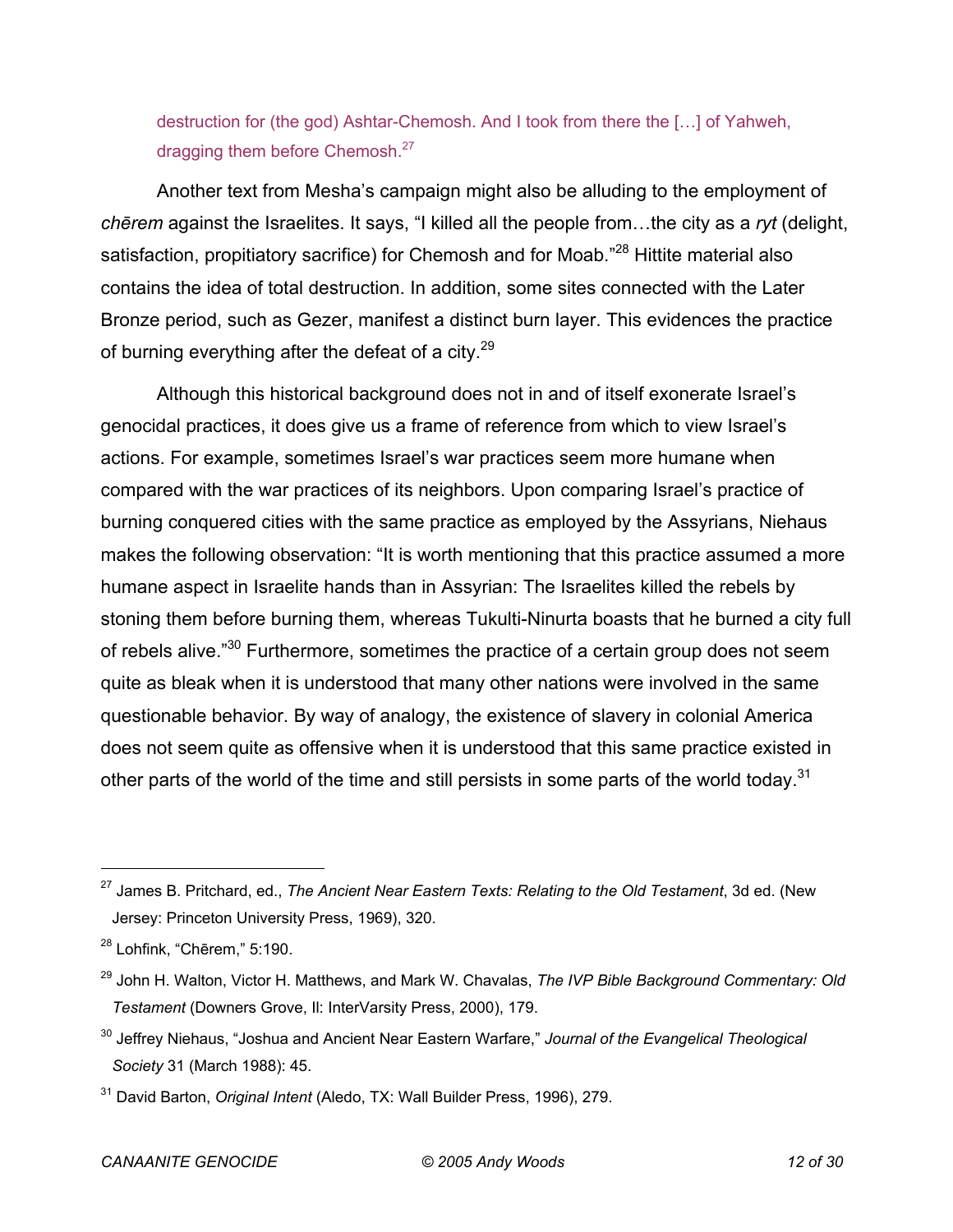Second, Israel never engaged in holy war beyond the land that God had given them in the Abrahamic Covenant. Genocide was to be limited only to the consecrated land (Deut 20:16).32 According to Lohfink, "The war of Deuteronomy 20:1-18…limits the *chērem* strictly to the situation of occupation and the inhabitants of the promised land." $33$  In fact, Israel was specifically forbidden to conquer adjacent territories since God had already given them to other peoples (Deut 2:4-5, 18-23).  $34$ 

Holy war as expressed in Deuteronomy, therefore, would not have been intended to "propagate the faith," the commonly assumed purpose of holy war envisioned in the West. It was not outward looking and had no interest in seeking converts, either through physical force or through persuasion…The concept of deuteronomic holy war, then, was quite limited geographically and could only exist in relation to a particular locale consecrated to the survival of its own religio-cultural expression."35

"To repeat, Yahweh did not order the Israelites to exterminate all Gentiles but only the Canaanites."36 This geographical limitation is to be distinguished from the expansionistic teachings of Islam. Its universally applicable holy war dictums exhibit a "manifest destiny" mentality that caused the Islamic religion to spread far beyond Arabia.<sup>37</sup>

Third, divinely sanctioned genocide was to be imposed not only upon the Canaanites but also upon Israelite cities and individual Israelites if they became involved in idolatry (Deut 13).<sup>38</sup> Thus, genocide cannot be framed in terms of a racist issue since God ordered for it to be imposed upon both Canaanites and Israelites. Fourth, God could have used any naturalistic method to dispose of the Canaanites, such as a hailstorm, earthquake, pestilence, famine, disease, or hurricane. The reason He chose Israel to

 $32$  Firestone, "Conceptions of Holy War in Biblical and Qur'anic Tradition," 105-6.

 $33$  Lohfink, "Chērem," 5:197.

<sup>&</sup>lt;sup>34</sup> Firestone, "Conceptions of Holy War in Biblical and Qur'ānic Tradition," 105.

<sup>35</sup> Ibid., 107.

<sup>36</sup> LaSor, Hubbard, and Bush, *Old Testament Survey*, 148.

 $37$  Firestone, "Conceptions of Holy War in Biblical and Qur'anic Tradition,": 115, 18.

 $38$  Ibid., 106.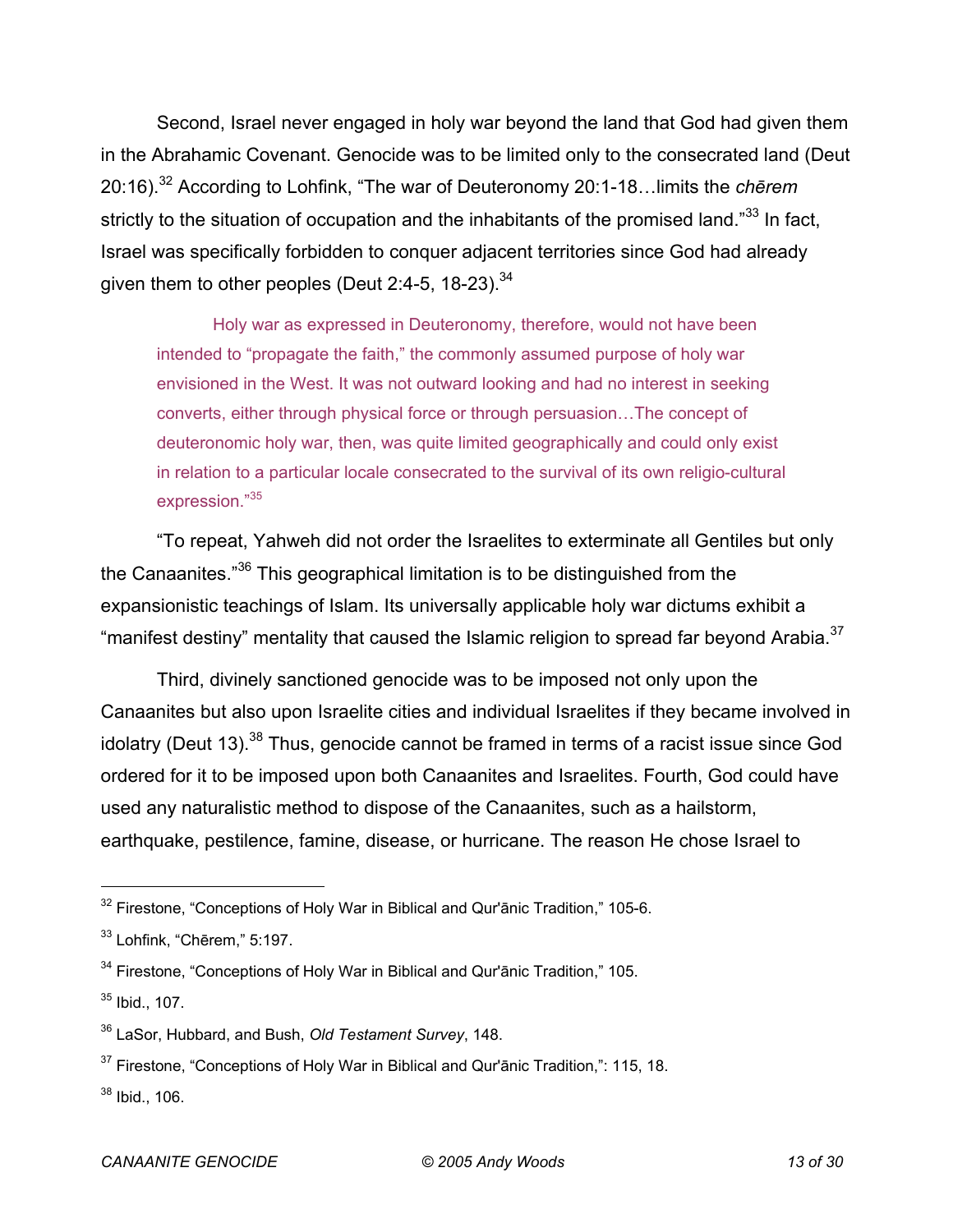eliminate the Canaanites is because she was His elect nation. Thus, "…the charge of cruelty against God is no more deserved in this case than it is in the general order of things in the world where all of these same calamities happen."39

Fifth, the Canaanites should not be portrayed as innocent victims. Cowles presupposes the innocence of the Canaanites in his reaction to Gard's justification for Canaanite slaughter. Cowles notes:

No one will be "thrown into the lake of fire" (20:15) because of their race, nationality, or religious affiliation. No one will hear, "Depart from me" (Matt 7:23 KJV), just because of the accident of having been born in the wrong place at the wrong time. Nor will any one suffer the eternal torments of being eternally separated from God because of the sins of their ancestors.<sup>40</sup>

Thus, in Cowles' view, Canaanite sin had nothing to do with their punishment. Rather, the Canaanites were slaughtered simply because of their nationality and religious affiliation, being born at the wrong time and place, and the sins of their fathers. On the contrary, Scripture describes the Canaanites as morally culpable and thus deserving of such harsh treatment. Chisholm explains, "Israel's invasion of Canaan was not an imperialistic 'land grab' directed against morally neutral people."<sup>41</sup>

According to Genesis 9:25, the Canaanites were cursed because of the sin of their ancestor Ham who uncovered Noah's nakedness (Gen 9:20-27). Presumably, Ham's descendants were cursed because they would inevitably learn from and imitate Ham's deficient character.<sup>42</sup> Similarly, Genesis 15:16 says, "...for the iniquity of the Amorite is not

<sup>39</sup> Kaiser et al., *Hard Sayings of the Bible*, 207.

<sup>40</sup> C.S. Cowles, "A Response to Daniel L. Gard," in *Show Them No Mercy: 4 Views on God and Canaanite Genocide*, ed. Stanley Gundry (Grand Rapids: Zondervan, 2003), 148.

<sup>41</sup> Robert Chisholm, "Divine Hardening in the Old Testament," *Bibliotheca Sacra* 153 (October-December 1996): 430.

<sup>42</sup> Allen Ross, *Creation & Blessing: A Guide to the Study and Exposition of Genesis* (Grand Rapids: Baker, 1996), 218.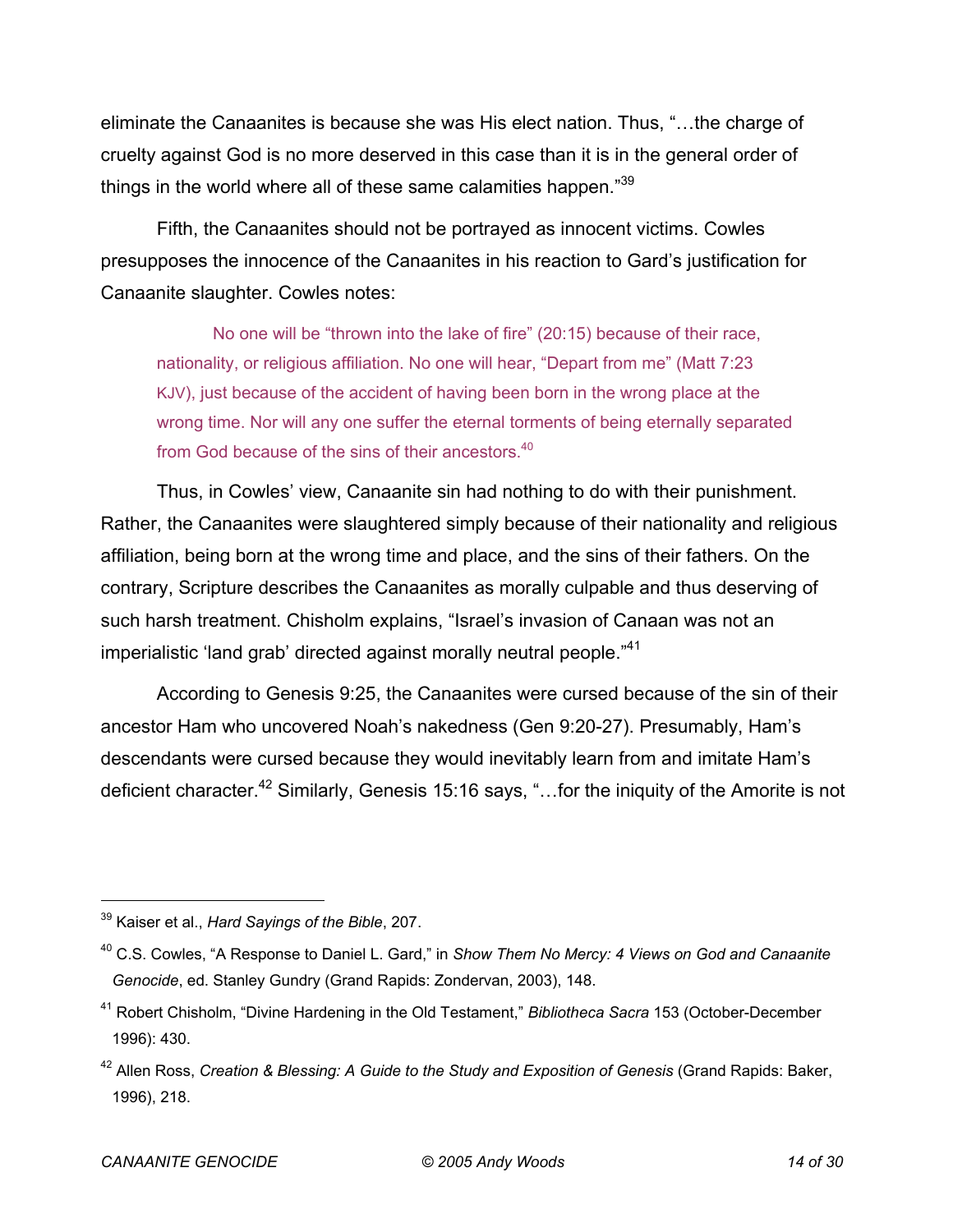yet complete." The word "iniquity" speaks of quilt.<sup>43</sup> Moreover, chapters 34 and 38 of the Book of Genesis both depict the wickedness of the Canaanites. Gen 34 discusses the Canaanite rape of Dinah and Genesis 38 discusses the Judah's gravitation toward Canaanite sexual immorality. In an attempt to protect Israel from such Canaanite immorality, God saw fit to transplant Israel from Canaan to Egypt during the days of Joseph.

Furthermore, the Book of Leviticus indicates that the Canaanites were involved in the sins of child sacrifice (Lev 18:21), homosexuality (Lev 18:22), and bestiality (Lev 18:23). In fact, the Canaanites were involved in such gross perversity that the land is depicted as being on the verge of vomiting them out (Lev 18:24-30). The Book of Kings also mentions the involvement of the Canaanites in the sins of idolatry (1 Kings 21:26) and child sacrifice (2 Kings 16:3). In addition, Moses explains that God gave the Israelites permission to conquer the land not because of Israelite righteousness but rather on account of Canaanite wickedness (Deut 9:4-5).<sup>44</sup> Similarly, the divine decree to destroy the Amalekites (1 Sam 15:18) needs to also be understood against the backdrop of Amalekite sin. "When the Israelites were struggling through the desert toward Canaan, the Amalekites picked off the weak, sick and elderly at the end of the line of marchers and brutally murdered these stragglers" (Deut  $25:17-19$ ).<sup>45</sup> The Canaanites were even more wicked than their neighbors of the ancient Near East. Albright observes:

We are as yet in no position to say that the Northwestern Semites were more 'depraved' (from a Yahwist point of view) than the Egyptians, Mesopotamians and Hittites, but it is certainly true that human sacrifice lasted much longer among the Canaanites and their cogeners than in either Egypt or Mesopotamia. The same situation seems to hold true for sexual abuses in the service of religion, for both

<sup>43</sup> Earl Radmacher, Ronald B. Allen, and H. Wayne House, eds., *Nelson's New Illustrated Bible Commentary* (Nashville: Thomas Nelson Publishers, 1999), 31.

<sup>&</sup>lt;sup>44</sup> Chisholm, "Divine Hardening in the Old Testament," 430.

<sup>45</sup> Kaiser et al., *Hard Sayings of the Bible*, 207.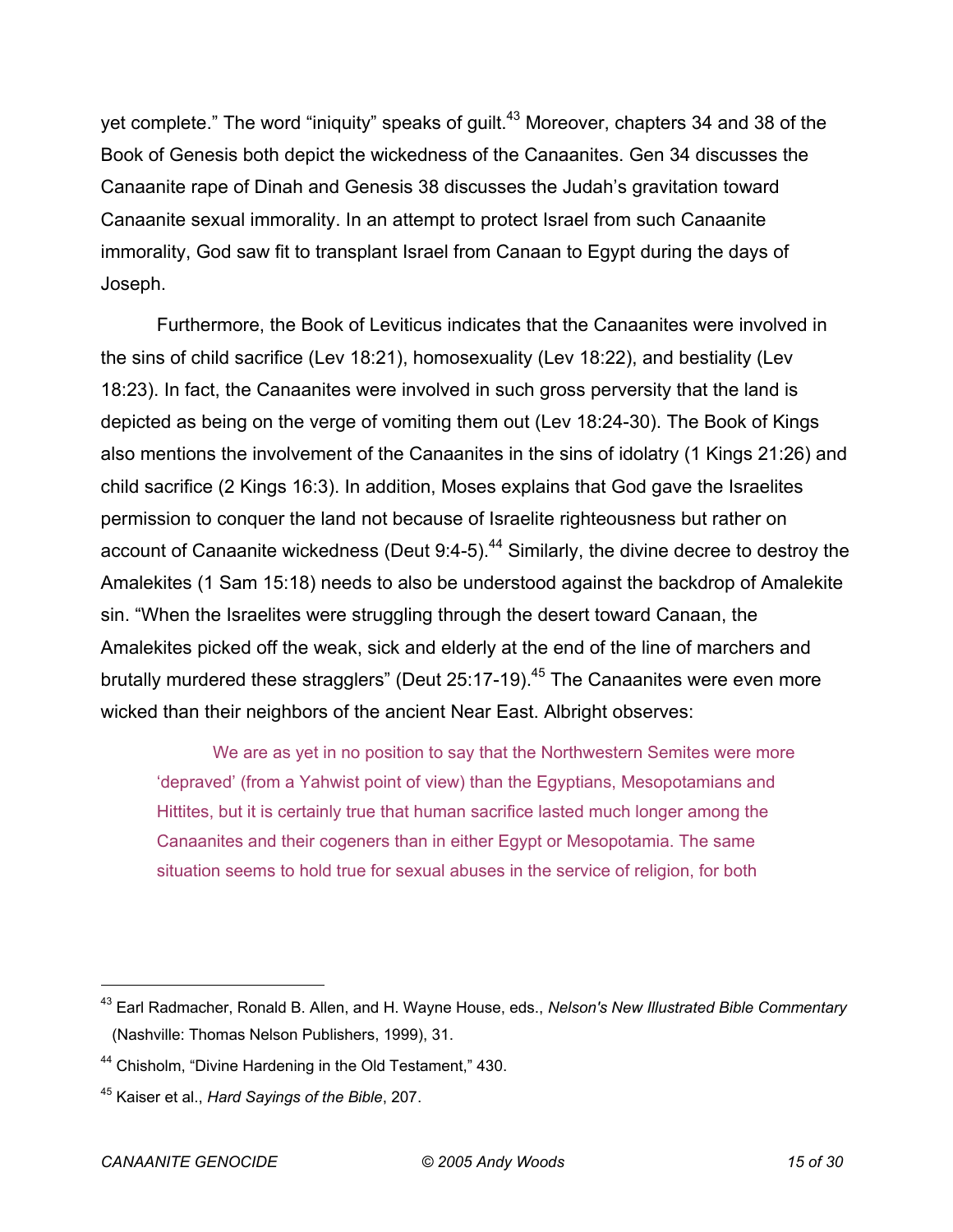Egypt and–on the whole–Mesopotamia seemed to have raised the standards in this area at a much earlier date than was true in Canaan.<sup>46</sup>

By way of analogy, focusing upon the guilt of the Nazis makes their subjugation by the allies at the end of World War II more understandable. Similarly, these verses depicting Canaanite culpability help the Bible reader grasp that while it is true that the Canaanites were punished, they were deserving of such punishment. Those seeking to use Canaanite genocide as a way of disparaging God's character have a tendency to emphasize only one side of the equation. The reality of divinely sanctioned genocide is emphasized while the sins of the Canaanites are down played. By way of analogy, those seeking to use the subjugation of the natives on this continent as a way to undermine the foundation of America employ a similar tactic. While emphasis is placed upon the sins of the European colonists, scant attention is given to the tribal warfare, cannibalism, and child sacrifice rampant among the natives. $47$  Such a selective and one sided historical analysis allows for the advancement of a theological or ideological point of view. However, giving more balanced attention to the sins of the Canaanites preempts such an agenda.

Sixth, even the Canaanite children deserved to be slaughtered. Many balk at the command of God to utterly destroy the Canaanite children along with the rest of the population (Josh 6:21). The rationale for this command lies in the old adage "the apple does not fall far from the tree." The children simply would have imitated the sin and character of their parents. Kaiser asks, "If the women and children had been spared in those profane Canaanite nations, how long would it have been before a fresh crop of adults would emerge just like their pagan predecessors?"<sup>48</sup> This imitation by children of their parents explains why God placed a curse on Ham's descendants because of Ham's sin (Gen 9:20-25). "These descendants were not cursed because of what Ham did: they were cursed because they acted as their ancestor had."<sup>49</sup> Cowles attempts to show how this principle violates other portions of Scripture by appealing to Deuteronomy 24:16,

<sup>46</sup> W. F. Albright, *Yahweh and the Gods of Canaan* (London: Athlone, 1968), 152.

<sup>47</sup> John Eidesmoe, *Columbus & Cortez, Conquerors for Christ* (Green Forest: AR: New Leaf, 1992).

<sup>48</sup> Kaiser et al., *Hard Sayings of the Bible*, 207.

<sup>49</sup> Ross, *Creation & Blessing: A Guide to the Study and Exposition of Genesis*, 218.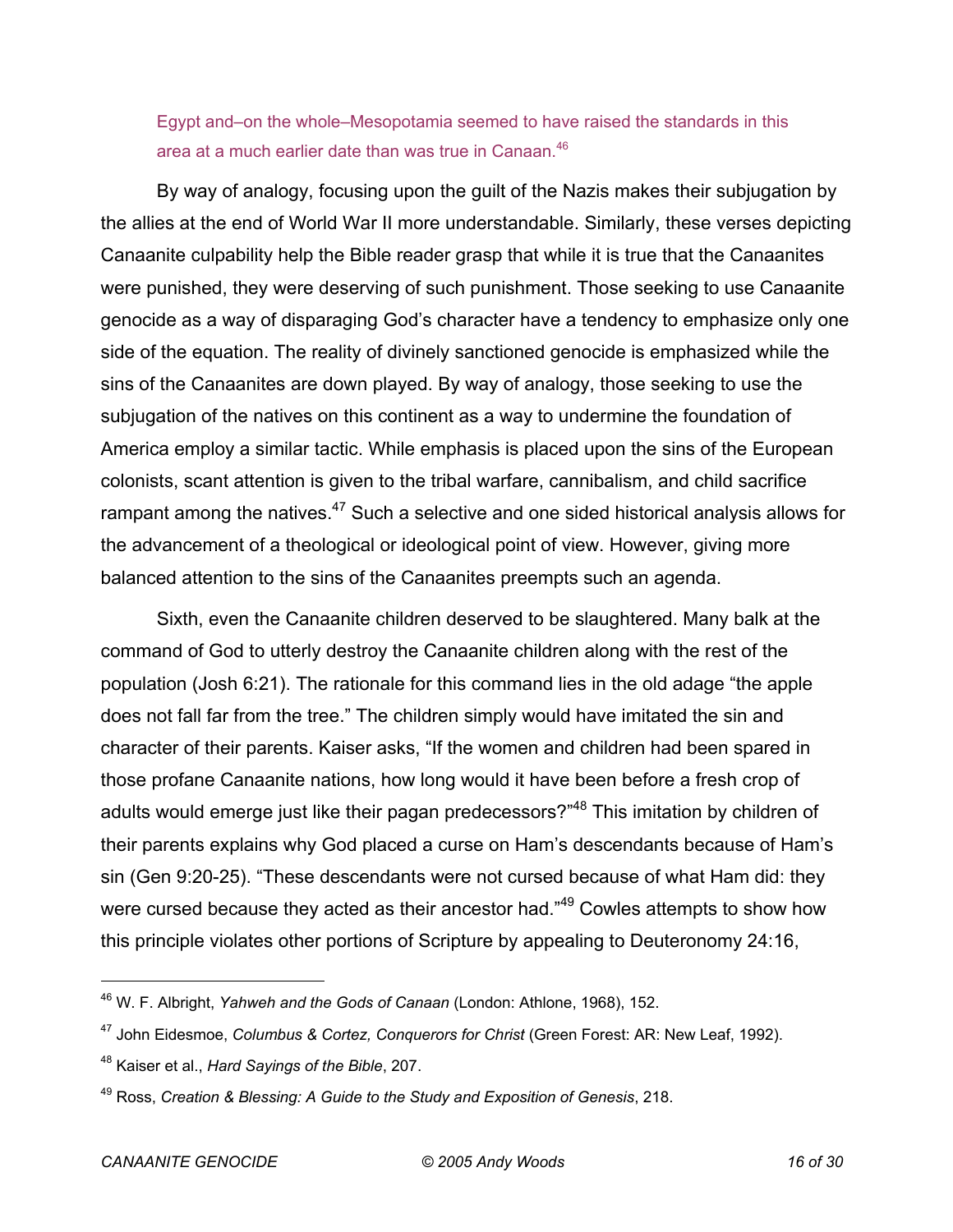which says that children cannot be punished for the sins of their parents.<sup>50</sup> However, the Canaanite children were not being annihilated merely because of the sin of their parents. Rather, they were eradicated because of their potential for imitating the sins of their parents.

Seventh, by the time of the conquest the Canaanites were incapable of repentance or spiritual receptivity. Such inability is communicated in Joshua 11:20, which teaches that the Lord hardened the Canaanites so that Israel might utterly destroy them. Sihon experienced a similar hardening before he was delivered into Israel's hands (Deut 2:30). Such a hardening conveys the idea of being completely impervious to God's grace. $51$ God's instructions to Jeremiah not to pray any longer for the nation illustrates such a state of spiritual obtuseness (Jer 7:16). While it may be objected that God is the one who hardened the Canaanites, the reality is that they were responsible for their own condition. A parallel can be found in the life of Pharaoh. Although God ultimately hardened his heart (Exod 4:21; 7:3; 9:12; 10:1, 20, 27; 11:10; 14:8), Pharaoh invited this end result through his own self-hardening, rejection, and stubbornness (Exod 7:13, 14, 22; 8:15, 19, 32; 9:7, 34).<sup>52</sup> Such hardness left no alternative for the Canaanites other than their destruction.<sup>53</sup>

Eighth, God waited many centuries for the Canaanites to repent before He sent judgment. Merrill observes, "That Yahweh war was to be employed against the Canaanites was not an ad hoc decision that arose on the eve of the conquest."<sup>54</sup> The key text is Genesis 15:16, which says, "Then in the fourth generation they shall return here, for the iniquity of the Amorites is not yet complete." In other words, God postponed Canaanite genocide for 400 years (Gen 15:13) in hopes that they would repent. According to Kaiser, "…God waited for centuries while the Amalekites and those other Canaanite groups slowly

<sup>50</sup> Cowles, "A Response to Daniel L. Gard," 147.

<sup>&</sup>lt;sup>51</sup> Chisholm, "Divine Hardening in the Old Testament," 429.

 $52$  Ibid., 410-29.

<sup>53</sup> Victor Hamilton, *The Book of Genesis: Chapters 1-17*, New International Commentary on the Old Testament (Grand Rapids: Eerdmans, 1990), 436; Richard Hess, *Joshua: An Introduction and Commentary*, Tyndale Old Testament Commentaries (Leicester, England: InterVarsity, 1996), 218.

<sup>&</sup>lt;sup>54</sup> Merrill, "The Case for Moderate Discontinuity," 83.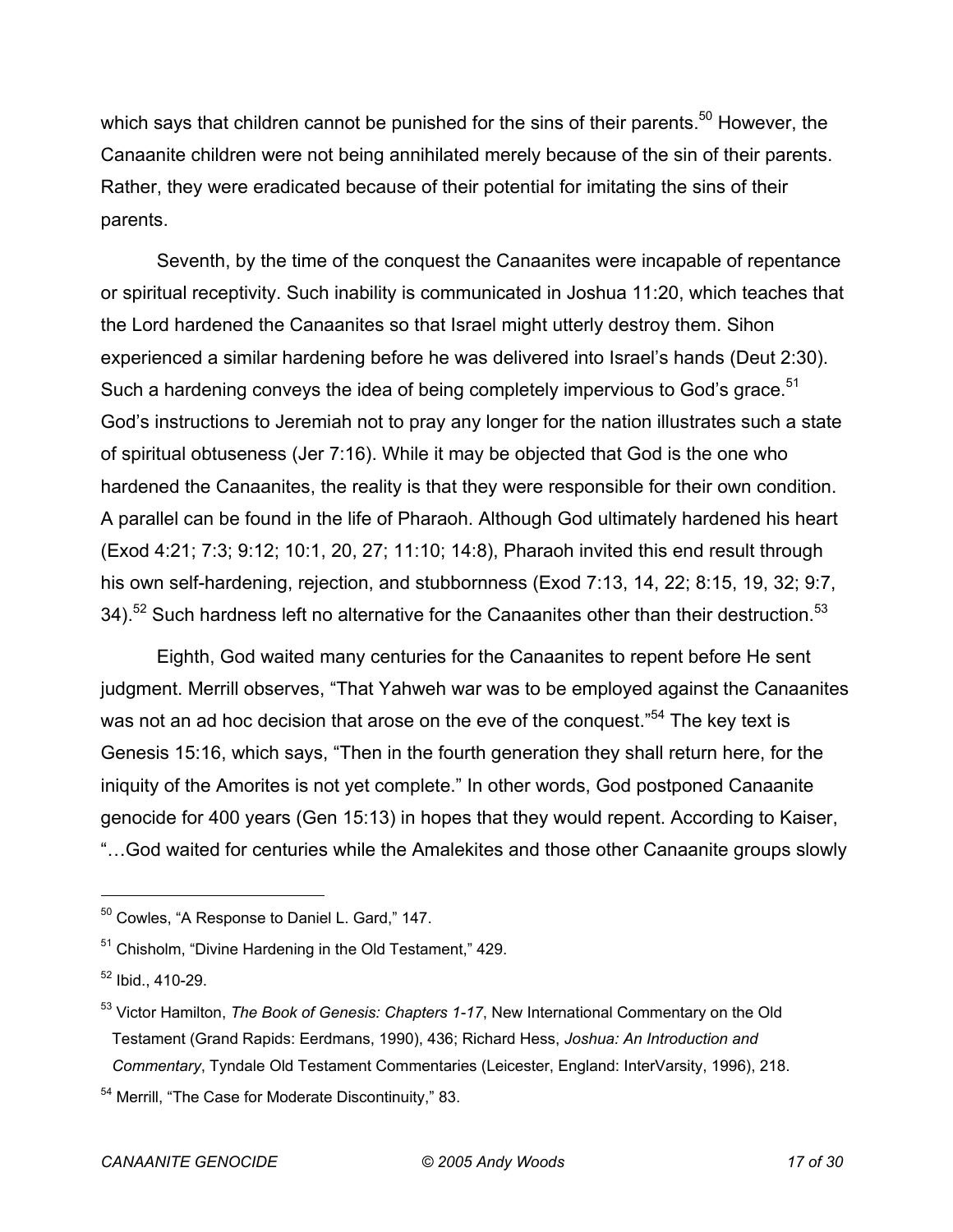filled up their own cups of condemnation by their sinful behavior. God never acted precipitously against them; his grace and mercy waited to see if they would repent and turn from their headlong plummet into destruction."55 Interestingly, the Book of Joshua records numerous instances where the Canaanites prior to battle were aware of Israel's recent military victories (Josh 9:1-3, 9-10, 24-25; 10:1-2). Such awareness may constitute a final opportunity to avoid judgment by submitting to Israel as Rahab had done (Josh 2:9-11).

Scripture records other instances where God delays judgment for prolonged periods of time in hopes that those under the sentence of judgment would change their ways and thus avoid judgment all together. In Genesis 6:3, God says, "…My spirit shall not strive with man forever, because he also is flesh; nevertheless his days shall be one hundred and twenty years." In other words, God postponed the flood for 120 years while His Spirit strove with man during the days of Noah trying to get that generation to repent so judgment could be averted.<sup>56</sup> Thus, Peter explains that, "...the patience of God kept waiting in the Days of Noah…" (1 Pet 3:20). Such a window of opportunity before judgment is often present in Scripture because God desires none to perish (2 Pet 3:9). He takes no pleasure in the death of the wicked but rather is pleased when the wicked turn from their wickedness and live (Ezek 18:23; 33:11). God's reluctance to judge also seems reflected in extra-biblical tradition. Niditch speaks of a rabbinic tradition where the angels sought to sing after the Red Sea had closed upon the pursuing Egyptian army. However, God stopped their song and said, "The work of my hands has drowned in the sea and shall you chant songs?" God does not "rejoice in the downfall of the wicked."<sup>57</sup> Because God's heart is to save rather than to destroy, we can be sure that He "…grieved for the loss of the Canaanite children, as well as their parents."58

<sup>55</sup> Kaiser et al., *Hard Sayings of the Bible*, 206.

<sup>&</sup>lt;sup>56</sup> Although this verse is capable of several different interpretations, this seems to be the preferred reading. See Ross, *Creation & Blessing: A Guide to the Study and Exposition of Genesis*, 183.

<sup>57</sup> Susan Niditch, *War in the Hebrew Bible: A Study in the Ethics of Violence* (New York: Oxford University Press, 1993), 150; b. Meg. 10b; b. San. 39b.

<sup>&</sup>lt;sup>58</sup> Holloway, "The Ethical Dilemma of Holy War," 62.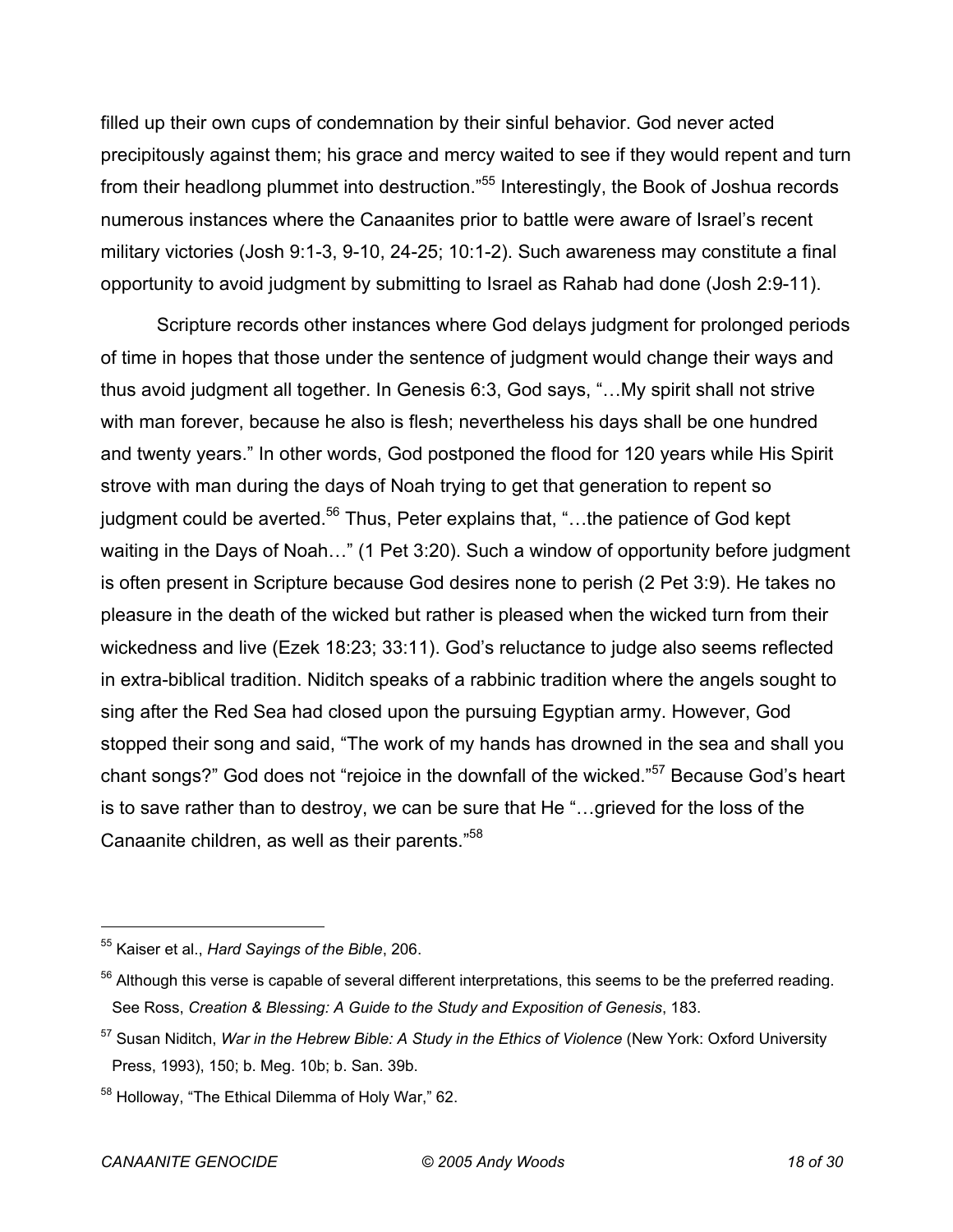Ninth, God's command to execute the Canaanites is perfect because it emanates from a perfect God. "At the risk of cliché, all that can be said is that if God is all the Bible says he is, all that he does must be good–and that includes his authorization of genocide."<sup>59</sup> Thus, the perfection of God furnishes the proper prism through which to view and evaluate all of His actions. In his commentary on Joshua, Calvin seems to view biblical genocide through this prism. He notes:

[God] was pleased to purge the land of Canaan of the foul and loathsome defilements by which it had long been polluted…indiscriminate and promiscuous slaughter [of the Canaanites], making no distinction of age or sex, but including alike women and children, the aged and decrepit, might seem an inhumane massacre, had it not been executed by the command of God. But as he, in whose hands are life and death, had justly doomed those nations to destruction, this puts an end to all discussion.<sup>60</sup>

If we ever reach a point where God's actions seem unjust, the problem does not reside with God since He is perfect. Rather, the problem emanates from our limitations as creatures. While He is perfect, we are limited by virtue of our status as creatures. As the heavens are higher than the earth, His ways are higher than our ways (Isa 55:8-9). We are but the lump of clay while He is the potter (Rom 9). Because of this creature/creator distinction, He has the prerogative to reveal truths that are beyond our ability to grasp (Dan 8:27; 12:8-9; 1 Peter 1:10-11). In those instances where we are tempted to challenge His goodness, we, like Job, must humbly trust in His status as perfect creator. $61$ 

<sup>&</sup>lt;sup>59</sup> Merrill, "The Case for Moderate Discontinuity," 94.

<sup>60</sup> John Calvin, *Commentaries on the Book of Joshua*, trans. Henry Beveridge (Edinburgh: Calvin Translation Society, 1855), 97.

<sup>61</sup> Daniel Gard, "A Response to C.S. Cowles," in *Show Them No Mercy: 4 Views on God and Canaanite Genocide*, ed. Stanley Gundry (Grand Rapids: Zondervan, 2003), 55; Daniel Gard, "A Response to Tremper Longman III," in *Show Them No Mercy: 4 Views on God and Canaanite Genocide*, ed. Stanley Gundry (Grand Rapids: Zondervan, 2003), 202; Tremper Longman III, "A Response to C.S. Cowles," in *Show Them No Mercy: 4 Views on God and Canaanite Genocide*, ed. Stanley Gundry (Grand Rapids: Zondervan, 2003), 58; Tremper Longman III, "A Response to Eugene H. Merrill," in *Show Them No Mercy: 4 Views on God and Canaanite Genocide*, ed. Stanley Gundry (Grand Rapids: Zondervan, 2003), 108, n. 1.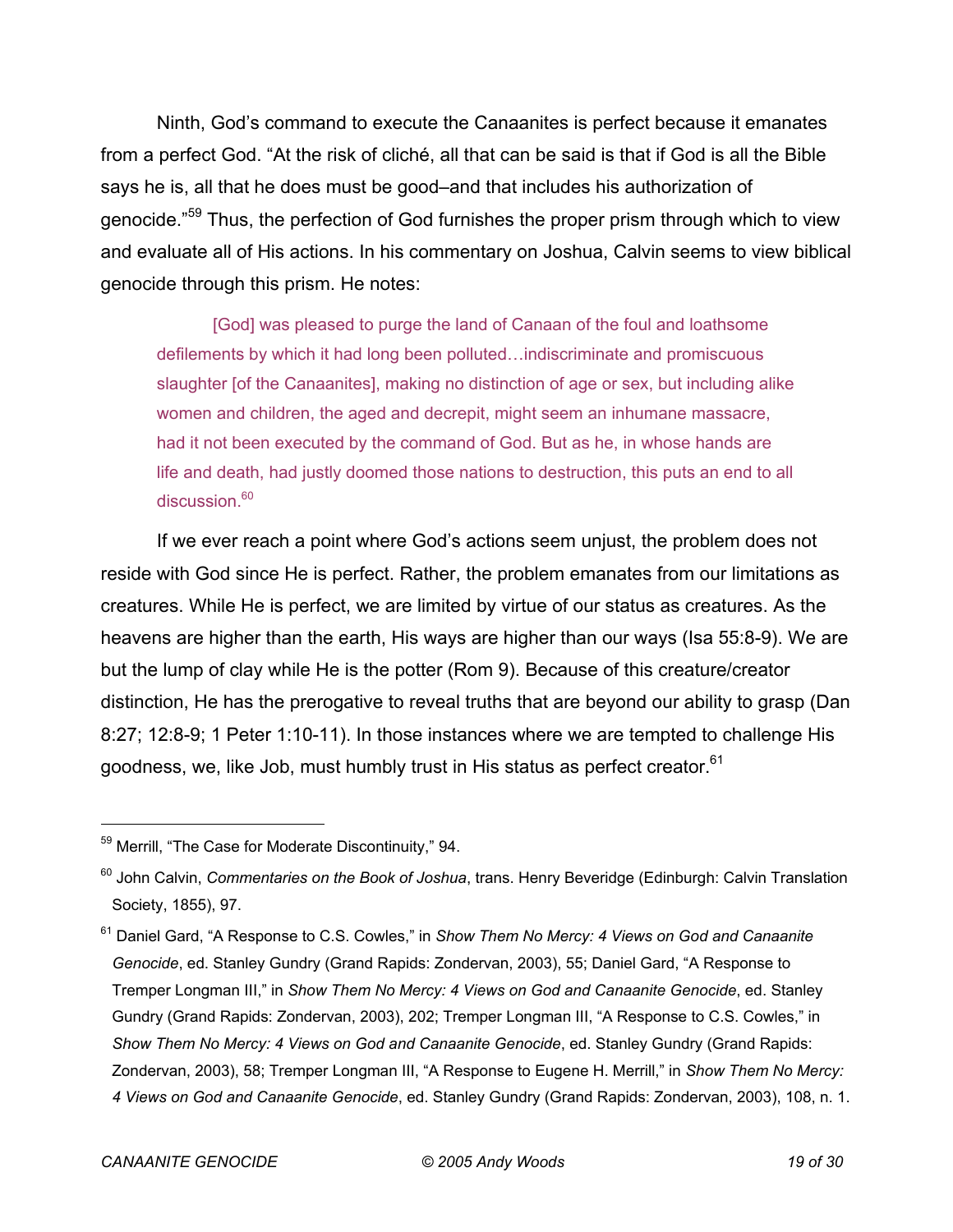Tenth, not only is the capacity of the modern Bible interpreter diminished as a consequence of the finitudes associated with being a mere creature in the creature/creator relationship, but also his capacity is often hindered through cultural myopia. When reading the Bible, people have a tendency to judge the actions that took place in an ancient culture by the standard of their own culture. Such a pre-understanding can lead to a faulty interpretation. This is particularly true with western interpreters who have been conditioned to accept the diminished status of religion. Holloway explains:

Islamic and Old Testament traditions share something that the modern west has consciously rejected. Both ancient Israel and Islamic cultures believe that there can be no neat division between sacred and secular spheres in life. Specifically, they do not share the modern western concept of a state where religious and political concerns are not blended…

…Our description of the conquest of Canaan as a moral dilemma often reveals our acceptance of the diminished status of religion in the modern world; at the same time many Christians in America are willing to support the bombing of cities and the burning of children for purposes far less significant than God's redemptive purposes for creation.<sup>62</sup>

Eleventh, given the holiness of God (Isa 6:3; Rev 4:8) and the depravity of man (Jer 17:9), the real question is not why did God destroy the Canaanites? Rather it is why everyone else has not been similarly destroyed? Meredith Kline brings to the discussion of *chērem* warfare a concept that he calls "intrusion and ethics." By this he means that the very standard that God will use to judge the world in the last day, He brought to bear on the inhabitants of Canaan. $63$  If God will use this same standard of judgment in the eschaton, we should be thankful that He has not yet employed it to judge all of Adam's descendants. Thus, studying the destruction of the Canaanites should not cause us to complain about God's unfairness. Rather, it should cause us to marvel at His grace. We

<sup>&</sup>lt;sup>62</sup> Holloway, "The Ethical Dilemma of Holy War," 64-65.

<sup>63</sup> Meredith Kline, *The Structure of Biblical Authority* (Grand Rapids: Zondervan, 1972), 162-64.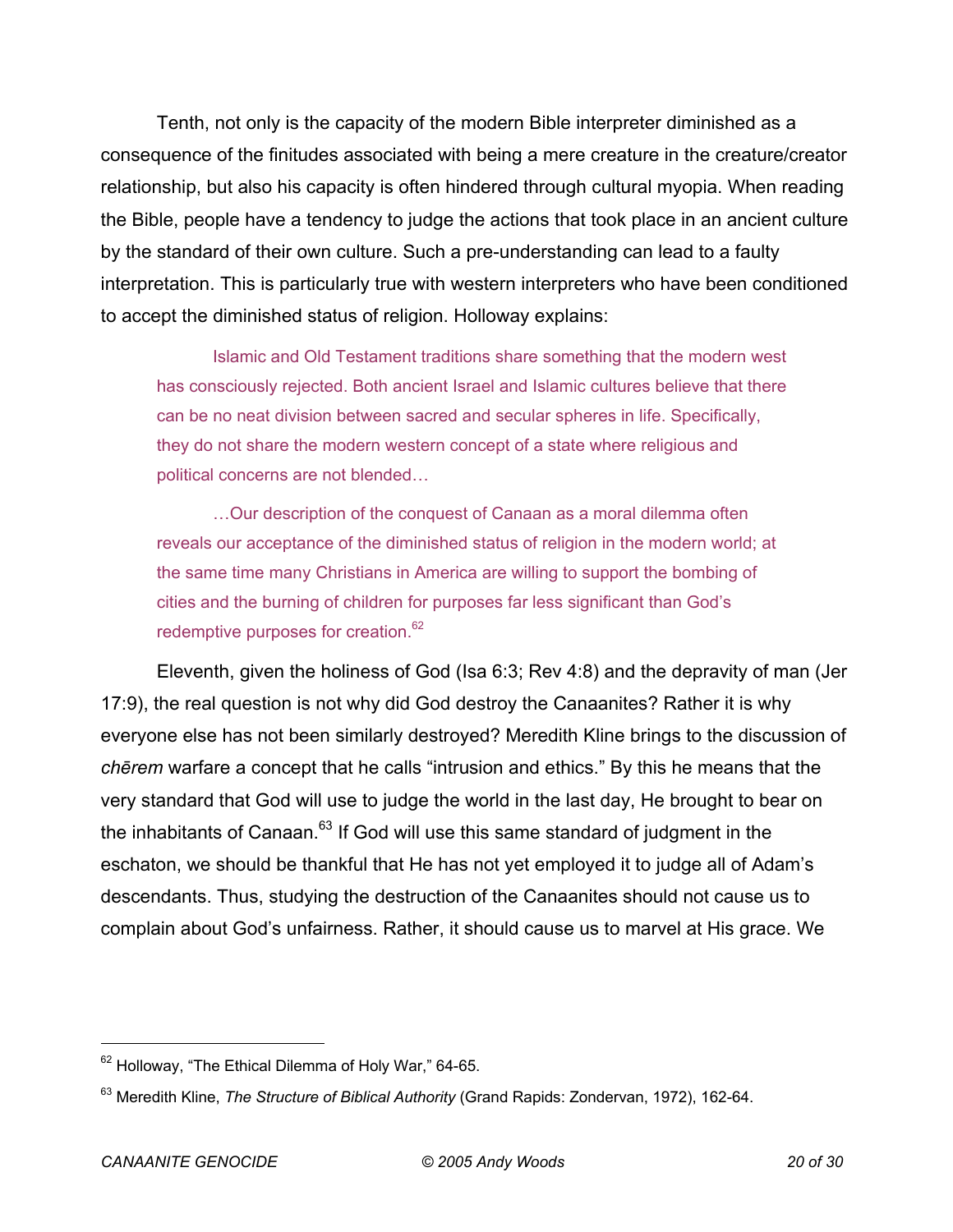should be thankful that the same divine standard imposed upon the Canaanites has not been universally applied to all of humanity.<sup>64</sup>

Twelfth, the command to commit genocide is descriptive in nature rather than prescriptive. In other words, it should be understood in terms of describing something that took place in ancient history rather than as a command that believers are to follow today. "It was intended for an immediate situation, when the Israelites were occupying the land God had promised their fathers."<sup>65</sup> Sadly, divinely sanctioned genocide has been used throughout church history as a justification for acts of violence and persecution in the name of God.<sup>66</sup> It has been invoked in order to justify the Crusades, the Inquisition, the Salem Witch hunts, Klu Klux Klan racist terrorism, and the shooting of abortion providers. However, using the genocide command in this way emanates from a flawed theology.

This command is a one-time command given to a specific people in a specific historical context and is not an open-ended command for all to follow. Thus, biblical genocide is distinct from genocide taught in the Islamic tradition, which contains genocidal commands the Islamic fundamentalists are to impose even to this day. For example, Sura 9:5 of the Qur'ān says, "And when the sacred months are past, kill those who join other gods with God wherever ye shall find them; and seize them, besiege them, and lay wait for them with every kind of ambush; but if they shall convert, and observe prayer, and pay the obligatory alms, then let them go their way, for God is gracious, merciful."<sup>67</sup> Thus, it would seem that when Christians commit genocide they are violating their holy book and when Islamic fundamentalists commit genocide they are following their holy book.

Israel represented a unique unification of church and state in God's redemptive purposes that no nation has been privileged with since.<sup>68</sup> God's law and covenant were given only to Israel (Ps 147:19-20). By contrast the church is a non-political entity with no

<sup>&</sup>lt;sup>64</sup> Gard, "A Response to Tremper Longman III," 201.

<sup>65</sup> LaSor, Hubbard, and Bush, *Old Testament Survey*, 149.

<sup>66</sup> Niditch, *War in the Hebrew Bible: A Study in the Ethics of Violence*, 4.

<sup>67</sup> *The Koran*, trans. J.M. Rodwell (New York: Ivy Books, 1993), 112.

<sup>&</sup>lt;sup>68</sup> Gard, "A Response to Tremper Longman III," 201; Merrill, "The Case for Moderate Discontinuity," 84.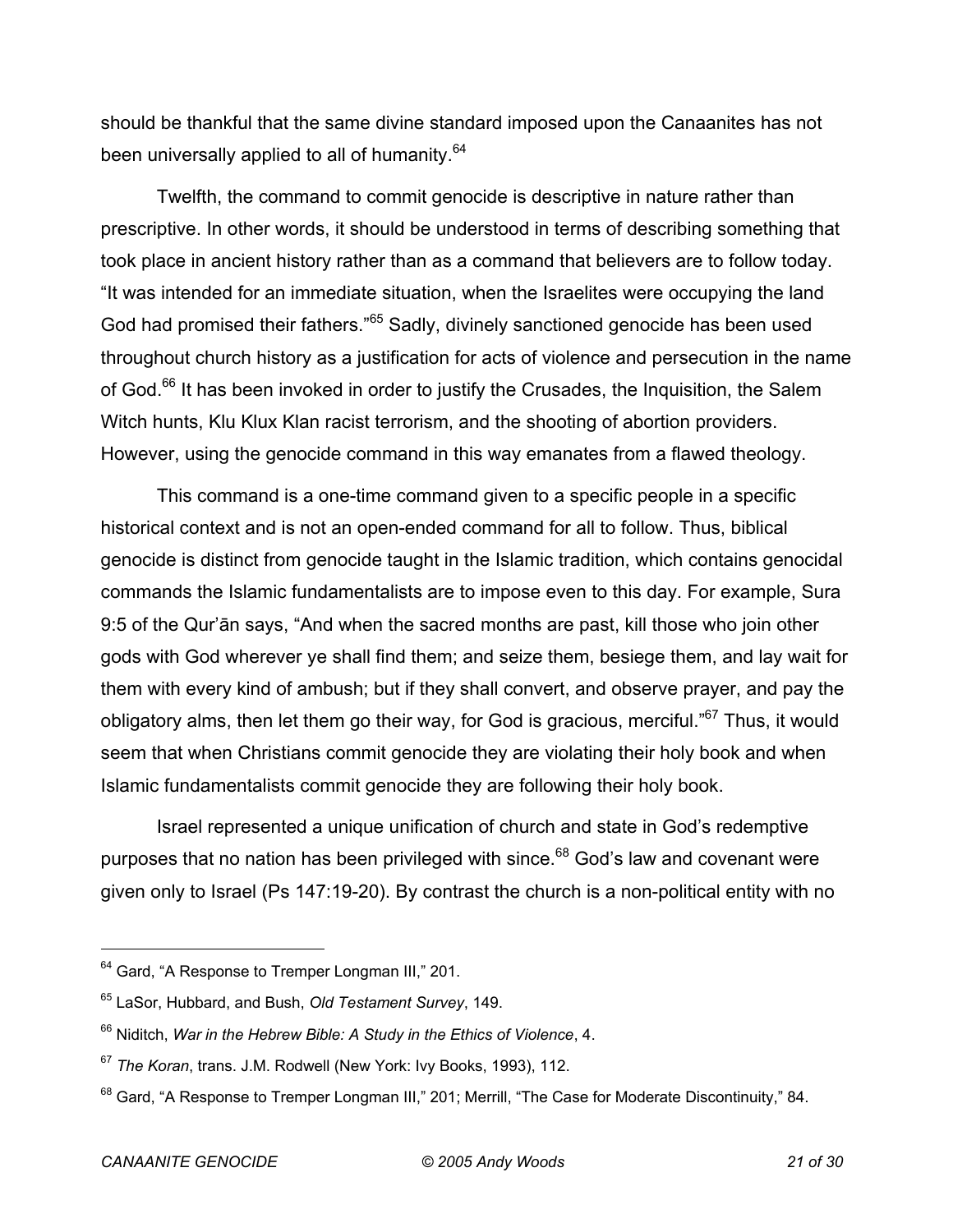similar geographical or military distinctives.<sup>69</sup> The church's battle is spiritual rather than political (Eph 6:10-18). Her weaponry is spiritual rather than physical (2 Cor 10:4).<sup>70</sup> Despite the 73 uses of the word "Israel" in the New Testament, never is this word used of the church.<sup>71</sup> Because of these dispensational distinctives, making adherence to holy war texts as normative in this age could only stem from a flawed hermeneutical and theological system. Ford and Deasley nicely summarize the matter while commenting on Deuteronomy 7:1-2:

To apply these [genocidal] commands to warfare today would be a gross misapplication of scripture. There can be no doubt that, armed with the Christian gospel and endued with the Holy Spirit, Paul would have entered Canaan as he entered Corinth to show God's triumph over evil in transformed lives.<sup>72</sup>

In sum, this section has sought to surface twelve factors that help the biblical apologist explain Canaanite genocide to the critic.

## **ALLEGED TENSION WITH THE NEW TESTAMENT**

The previous sections have dealt with the characteristics of Canaanite genocide, provided a biblical justification for such genocide, and also provided tools to help the biblicist explain Canaanite genocide to the skeptic. This final section deals with the alleged tension between the seemingly harsh command regarding Canaanite genocide as given in the Old Testament and the New Testament portrayal of God as a God of love. If interpreters approach Scripture with the presupposition that the genocidal command violates God's loving New Testament nature, they have two primary alternatives for

<sup>&</sup>lt;sup>69</sup> Gard, "The Case for Eschatological Continuity," 136-38.

<sup>70</sup> Ross, *Creation & Blessing: A Guide to the Study and Exposition of Genesis*, 297.

<sup>71</sup> Arnold G. Fruchtenbaum, *Israelology: The Missing Link in Systematic Theology*, rev. ed. (Tustin: Ariel Ministries, 1994), 684-90. For a thorough exegetical refutation of the application of the phrase the "Israel of God" in Galatians 6:16 to the church see S. Lewis Johnson, "Paul and the 'Israel of God': An Exegetical and Eschatological Case-Study," in *Essays in Honor of J. Dwight Pentecost*, ed. Stanley D. Toussaint and Charles H. Dyer (Chicago: Moody, 1986), 181-96.

<sup>72</sup> Jack Ford and A. Deasley, *Beacon Bible Commentary*, 10 vols. (Kansas City: Beacon Hill, 1969), 1:539- 40.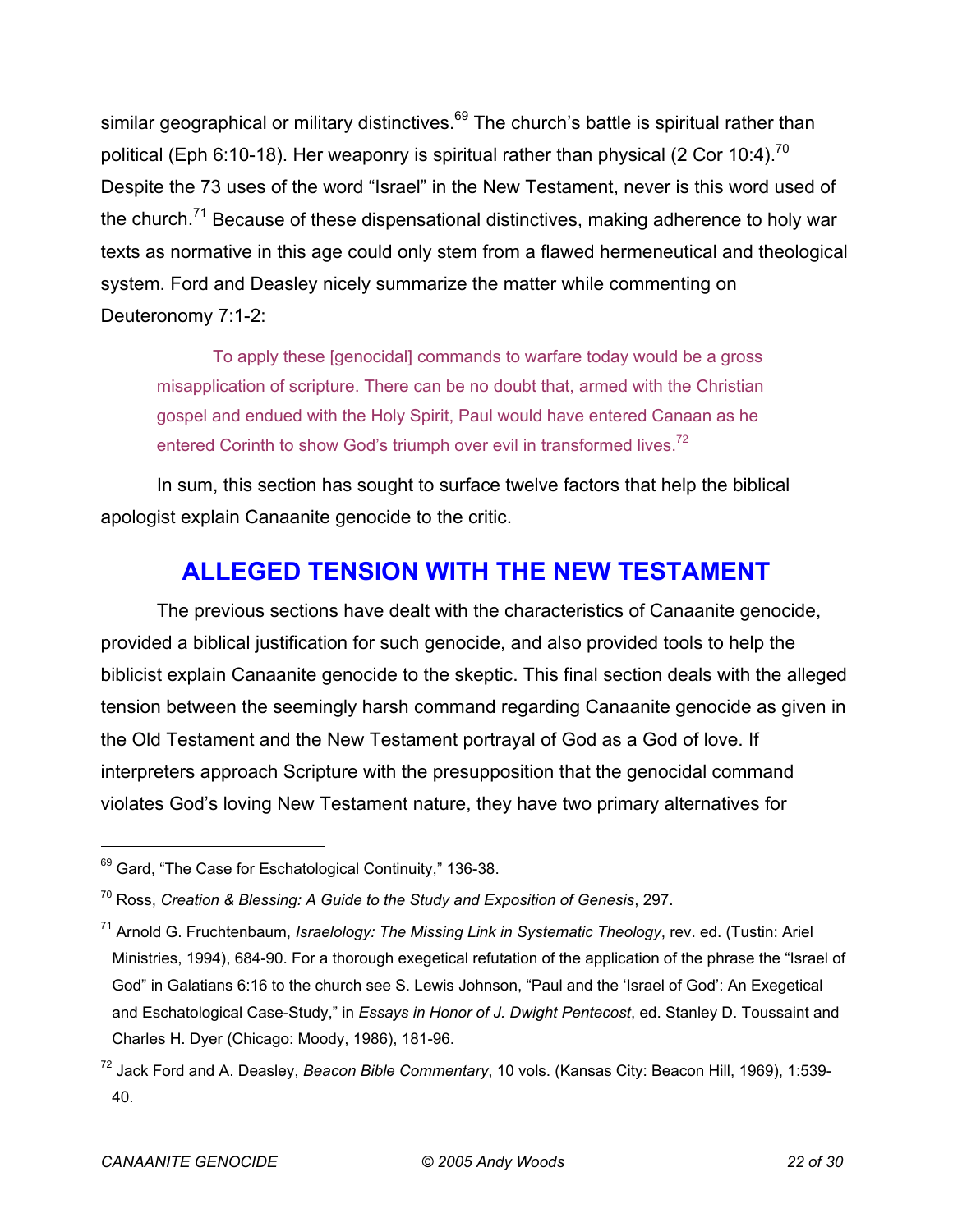alleviating this tension. The first method is to follow Marcion in postulating that the Old Testament God is a God of hate and the New Testament God is a God of love. The second alternative is to radically reinterpret the Old Testament genocidal texts so that they end up not saying what they actually say. $73$ 

#### *Old Testament = Wrath and New Testament = Grace*

Allen captures this Macionite mentality through his reporting of a recent *Law and Order* program. In this episode, an officer saw a copy of the Bible open to Numbers 25:33. After reading the verse, he retorted, "Oh yes. The Old Testament. Blood and guts!"<sup>74</sup> The idea here is that the Old Testament God is somehow inferior to the New Testament God. Because the genocide commands emanate from an inferior God, they can be dismissed. But driving such a wedge in between the Old and New Testaments is invalid. The Old Testament shows God's mercy just as it shows his wrath.

As previously indicated God postponed judgment for 120 years in the days of Noah (Gen 6:3; 1 Peter 3:20). He similarly postponed Canaanite genocide for 400 hundred years in spite of repeated Canaanite wickedness (Gen 15:13, 16). He told Abraham that He would spare the wicked city of Sodom and Gomorrah (Gen 13:13; 18:20) if He found just ten righteous men within the city (Gen 18:32). The Old Testament reveals that God is "…compassionate and gracious, slow to anger, and abounding in lovingkindness…" (Exod 34:6; cf. Ps 89:14).<sup>75</sup> He takes no pleasure in the death of the wicked. Rather what pleases Him is if the wicked turn from their wicked way and live (Ezek 18:23; 33:11). Jesus summed up the Old Testament in terms of a person loving God and their neighbor (Matt 22:37). He also observed that God in the Old Testament desired mercy rather than sacrifice (Matt 9:13; 12:7).<sup>76</sup>

<sup>73</sup> Eugene Merrill, "A Response to C.S. Cowles," in *Show Them No Mercy: 4 Views on God and Canaanite Genocide*, ed. Stanley Gundry (Grand Rapids: Zondervan, 2003), 49.

<sup>74</sup> Ronald Allen, "Affirming Right of Way on Ancient Paths," *Bibliotheca Sacra* 153 (January-March 1996): 5- 6.

 $^{75}$  Ibid., 9, n.14.

<sup>76</sup> Josh McDowell and Don Stewart, *Answers to Tough Questions Skeptics Ask About the Christian Faith* (San Bernardino: Here's Life, 1980), 69-70.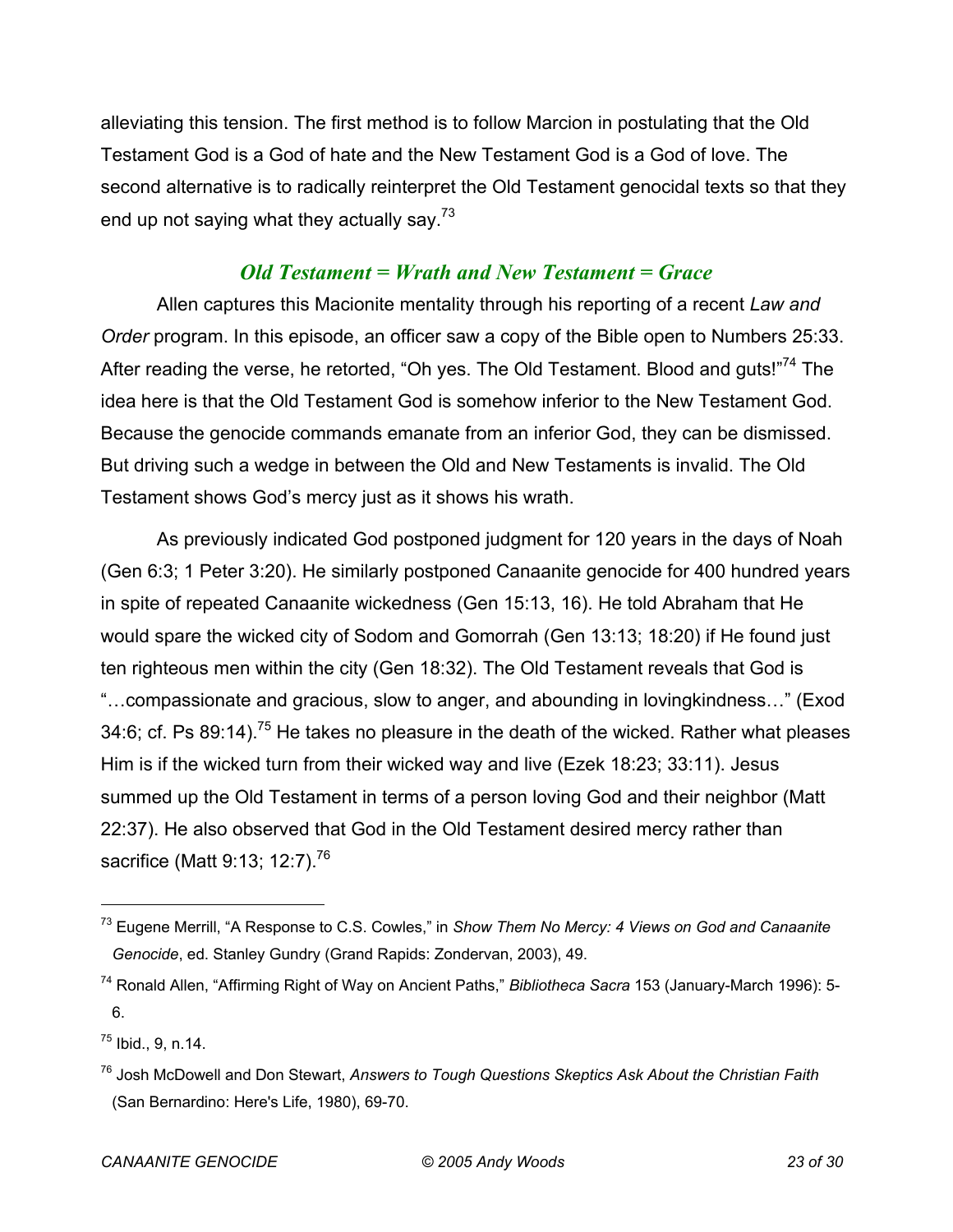An unfortunate misconception is that grace did not begin until the New Testament. But how can such a distinction hold true if Noah found grace in the eyes of the Lord (Gen 6:8)? Some of this confusion stems from a wrong interpretation of John 1:17, which says, "For the Law was given through Moses; but grace and truth were realized through Jesus Christ." Many emphasize the "but" in John 1:17 while neglecting that truth is contrasted with the law just as grace is contrasted with the law. Thus, grace and law cannot be contrasted in this verse anymore than truth and law can be contrasted. What John 1:17 is actually teaching is that grace came through the law and more grace came through Christ. This may be the meaning of "grace upon grace" or "one grace after another" in the preceding verse (John 1:16).<sup>77</sup> Similarly, the writer of Hebrews contrast the New Covenant with the old in terms of good versus better rather than no grace versus grace (Heb 8:6). In sum, it seems that the Old Testament features God's grace just as the New Testament does.

Similarly, the New Testament features God's wrath just as the Old Testament does. The wrathful side of Christ is evident in the gospels.<sup>78</sup> For example, He is portrayed as angrily driving out the moneychangers from the temple (John 2:12-22). He proclaims that He came to cause division rather than unity (Matt 10:34-35). He pronounces judgment upon Christ-rejecting cities (Matt 10:15; 11:22-24) and utters condemnatory woes against the Pharisees (Matt 23). He pronounces coming judgment upon Israel (Matt 23:34-36) that resulted in over 1 million deaths.<sup>79</sup> He is also depicted as the righteous judge who will execute holy judgment in the eschaton (Matt 13:40-43; 25:31-46; John 5:22; 2 Cor 5:10; Rev 14:7).

The wrathful side of God in the New Testament comes into sharp focus upon examining the Book of Revelation. This book vividly portrays the destruction of half of the world's population (Rev 6:8; 9:15) as well as the awful fate those who do not know Christ (Rev 14:10-11; 20:11-15). Canaanite genocide pales in comparison to such descriptions of

<sup>&</sup>lt;sup>77</sup> Allen, "Affirming Right of Way on Ancient Paths," 10.

<sup>78</sup> McDowell and Stewart, *Answers to Tough Questions Skeptics Ask About the Christian Faith*, 69-70.

<sup>79</sup> Flavius Josephus, "Wars of the Jews," in *The New Complete Works of Josephus*, trans. William Whiston (Edinburgh, Scotland: William P. Nimmo, 1867; reprint, Grand Rapids: Kregel, 1997).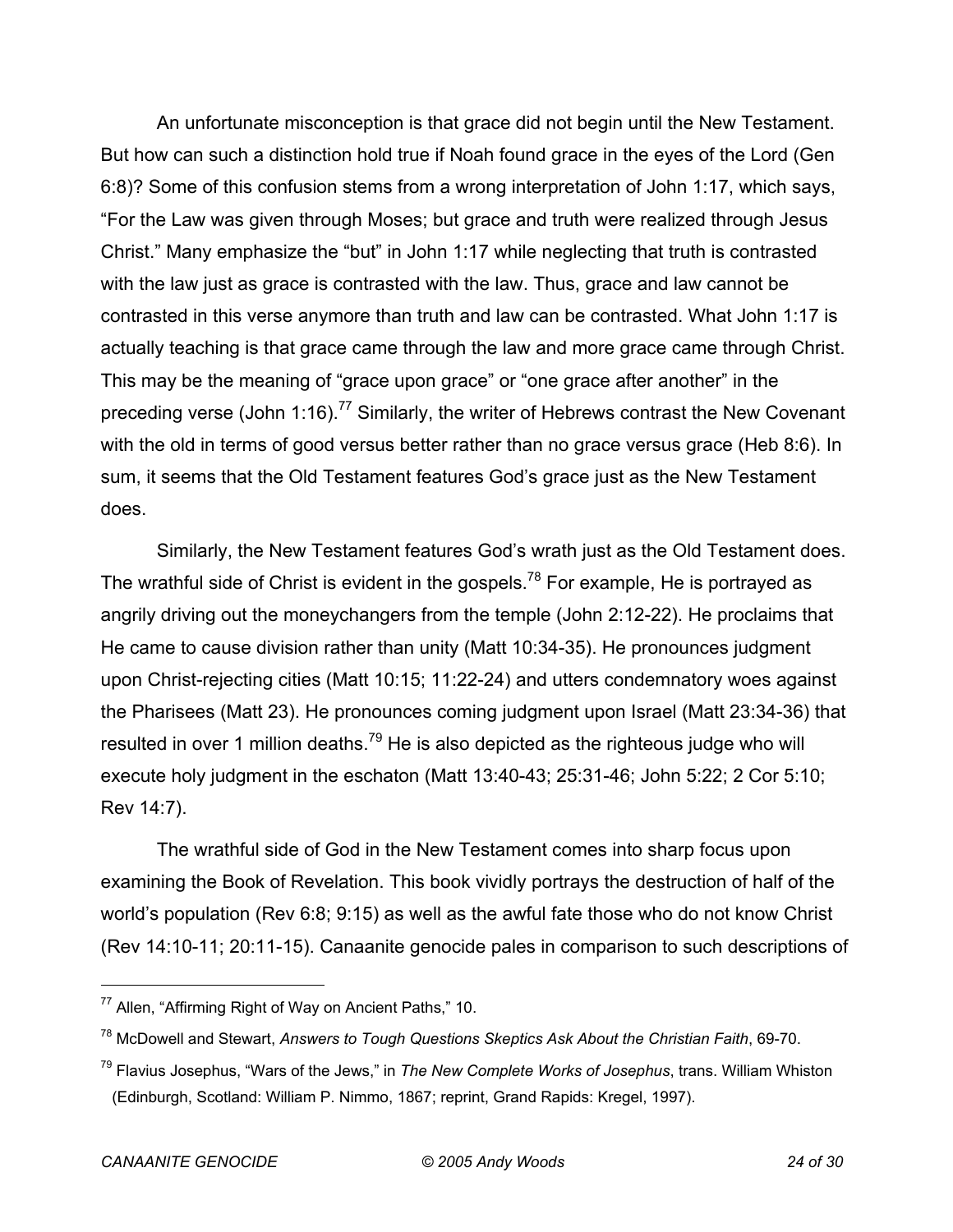global, eternal judgment. Gard explains, "The final judgment with its utter destruction of the heavens and the earth and all those at enmity with God makes the most bloody warfare narratives of the Old Testament seem like children's bedtime stories."<sup>80</sup> That the New Testament Jesus is intimately associated with these judgments is established by the fact that the full title of the book is "The Revelation of Jesus Christ" (Rev 1:1) and He is the one portrayed as opening the seals that brings forth these horrific judgments (Rev 6:1). Some have attempted to mitigate the severity of these apocalyptic judgments by arguing that the Book of Revelation is not meant to be construed literally. Weaver notes:

The slain lamb indicates a nonviolent confrontation between reign of God and reign of evil, and a nonviolent victory via death and resurrection for the reign of God…The God of dispensationalism is a violent and vengeful God who overcomes evil and violence through greater violence. The God of Revelation is a God who overcomes nonviolently through the Word, which is in Jesus Christ.<sup>81</sup>

However, such an interpretation can only be sustained by adopting a wildly allegorical hermeneutic that fails to do justice to the details of the text.

The continuity of the wrathful side of God in both the Old and New Testaments becomes even more compelling upon recognizing that the divine warrior motif developed in the Old Testament (Exod 15:3; Josh 23:3) is evident in the New Testament as well. Revelation describes numerous scenes that are similar to the way God waged war in Old Testament times.<sup>82</sup> Longman notes the evidence of the divine warrior motif in John's description of Christ in Revelation 19:11-16. He observes, "This description of Jesus is built in large part out of passages from Deuteronomy, Psalms, and Isaiah, passages that describe Yahweh as the divine warrior."<sup>83</sup> Holloway similarly observes the continuity introduced by the divine warrior motif in both the Old and New Testament when he says,

<sup>&</sup>lt;sup>80</sup> Gard, "A Response to C.S. Cowles," 56.

<sup>81</sup> Denny Weaver, *The Nonviolent Atonement* (Grand Rapids: Eerdmans, 2001), 32-33, and n. 29.

<sup>82</sup> Adela Collins, "The Political Perspective to the Revelation of John," *Journal of Biblical Literature* 96 (1977): 241-56; Merrill, "The Case for Moderate Discontinuity,", 89; Longman and Reid, *God Is a Warrior*, 180-92.

<sup>&</sup>lt;sup>83</sup> Longman, "The Case for Spiritual Continuity," 183.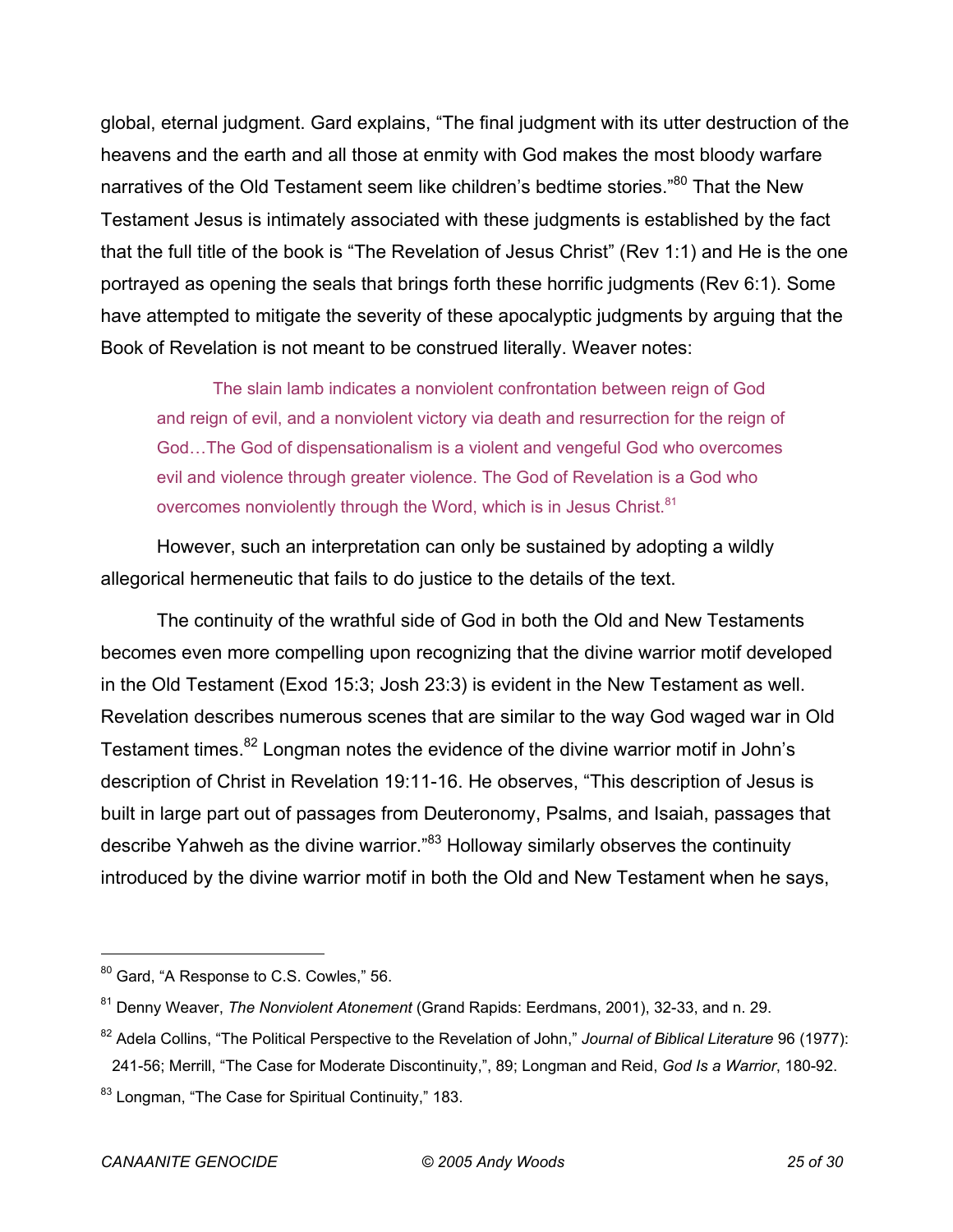"Indeed, it serves as a key to understanding the unity of the Bible as a whole. $^{84}$  Thus, "…the New Testament, when taken as a whole, is just as violent and bloody as–actually, probably more than–the Old Testament."<sup>85</sup> In sum, the existence of the grace of God in the Old Testament and divine wrath in the New Testament puts to rest the Marcionite assertion that the genocidal commands should be dismissed because they emanate from a different and inferior God.

#### *Reinterpretation of Genocide Texts*

Not only is following a Marcionite theology an inadequate way of handling genocidal texts, but posing a radical reinterpretation of them is similarly inadequate. There are at least four basic ways that theologians attempt to do this. The first way is to dehistoricize the texts by simply saying that Canaanite genocide never took place. This approach has been labeled *socio-historical dehistoricization*. According to this view the Book of Joshua had a mere symbolic purpose to teach people to separate from idolatry during the days of Josiah. Therefore, the Book of Joshua is not meant to be understood as literal history.<sup>86</sup>

However, Niehaus rebuts this assertion by pointing to the numerous aspects of warfare common to Joshua and ancient Near East kings and kingdoms of the second millennium. They include the following: direct commands from a deity regarding conquest, a repetitive command fulfillment formula whereby the deity gives the command for conquest and more details are added as the conquest is reviewed, the portrayal of the conquest as inevitable as it emanates from an immutable command of a deity, the deity psychologically overwhelming the opponent, the deity's personal involvement in the battle, the following of various war practices (erecting war memorials, utterly destroying a city as an object lesson for future generations, burning the rebellious, publicly exhibiting corpses), using a servant nation as an instrument, the command to be strong and courageous prior

<sup>84</sup> Holloway, "The Ethical Dilemma of Holy War," 53, n.34.

 $85$  Longman, "A Response to C.S. Cowles," 60.

<sup>86</sup> Holloway, "The Ethical Dilemma of Holy War," 47-48.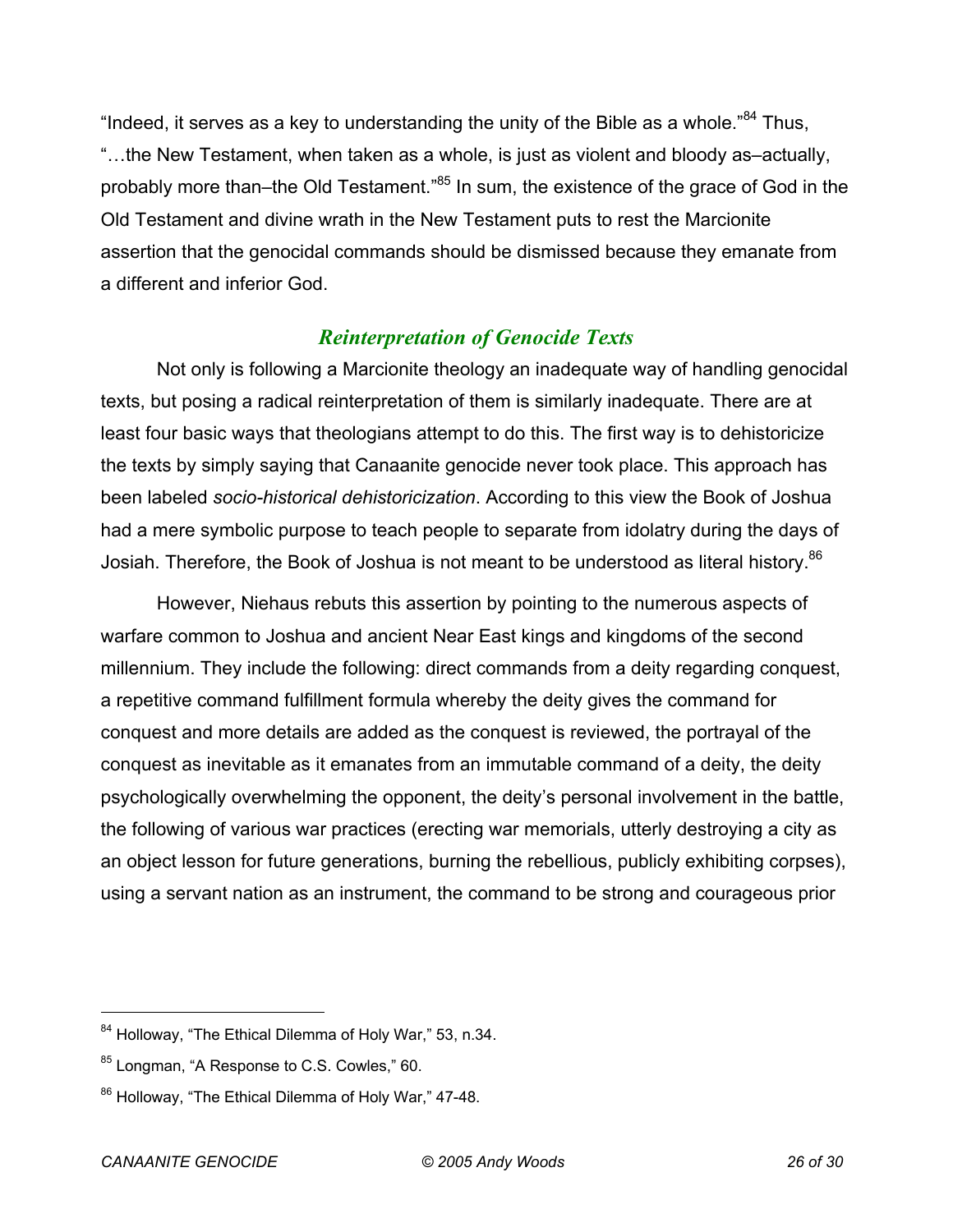to battle, emphasis upon the sacred and military aspects of battle, and the recording of battles that are instantaneous as well as prolonged.<sup>87</sup>

Moreover, there are few parallels between the book of Joshua and the days of Josiah. For example, Joshua was not a monarch. In fact, he established no centralized governmental structure. Rather, he followed a decentralized land policy. Also, Josiah did not implement the type of land reform that we find in the Book of Joshua.<sup>88</sup>

The second approach is to employ allegorization. Here, the literal reading of the text is seen only as a vehicle for importing a higher spiritual truth that comes from outside the immediate context. Thus, the genocidal commands are not meant to be taken at face value but rather were designed to convey some sort of higher truth about Christ.<sup>89</sup> However, the allegorization method of Origen and Augustine is fraught with so many problems<sup>90</sup> that most modern scholars have rejected it.<sup>91</sup>

The third approach is to argue that the Israelites committed Canaanite genocide because that is only what they thought the Lord wanted them to do. God nowhere specifically told Israel to annihilate the Canaanites. The Israelites were simply mistaken as to what God's will was.<sup>92</sup> However this contention is without merit. Numerous times it is expressly stated that Joshua acted "as the Lord God of Israel had commanded" (Josh 10:40). It is further said, "as Moses the servant of the Lord had commanded" (Josh 11:12).<sup>93</sup> Similarly, in Numbers 21:34, the Lord said to Moses, "...do to him (Og) as you did to Sihon…" Since Israel had previously annihilated Sihon, the Lord was directly telling

<sup>&</sup>lt;sup>87</sup> Niehaus, "Joshua and Ancient near Eastern Warfare," 37-50.

<sup>88</sup> Holloway, "The Ethical Dilemma of Holy War," 48.

<sup>89</sup> C.S. Cowles, "The Case for Radical Discontinuity," in *Show Them No Mercy: 4 Views on God and Canaanite Genocide*, ed. Stanley Gundry (Grand Rapids: Zondervan, 2003), 36-37.

<sup>90</sup> J. Dwight Pentecost, *Things to Come: A Study in Biblical Eschatology* (Findley, OH: Dunham Publishing Company, 1958), 5-6.

<sup>&</sup>lt;sup>91</sup> Merrill, "A Response to C.S. Cowles," 51.

<sup>&</sup>lt;sup>92</sup> Cowles, "The Case for Radical Discontinuity," 38-40.

<sup>93</sup> LaSor, Hubbard, and Bush, *Old Testament Survey*, 147.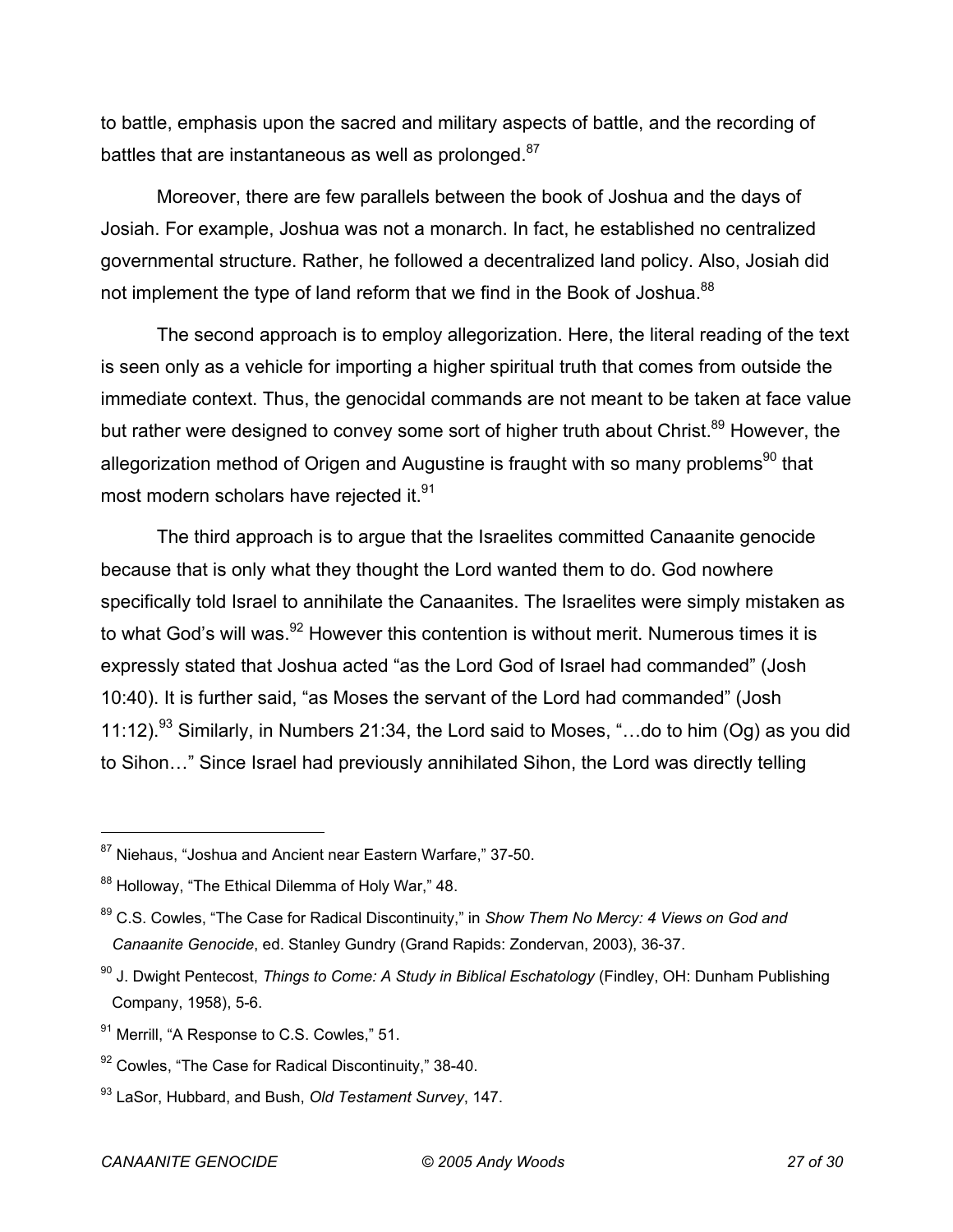Moses to similarly eradicate Og. Such direct commands make it implausible that genocide resulted from misunderstanding what God wanted.

The fourth approach is to erect interpretive centers or controlling metaphors. An interpretive center is the establishment of one portion of Scripture as a basis for interpreting other sections of Scripture.<sup>94</sup> In other words, one key verse or concept is used as a filter for viewing and understanding the rest of biblical data. One of the interpretive centers used by those seeking to reinterpret the genocide texts is 1 John 4:8, which says, "God is love." Applying this interpretive center to the genocide texts, Cowles concludes, "The God revealed in Jesus never has been and never will be party to genocide of any sort, for 'God is love' (1 John  $4:8$ ).<sup>95</sup> Another interpretive center is "Cristocentric hermeneutics."<sup>96</sup> The idea here is that because the coming of Christ introduced such a "sea change"<sup>97</sup> in God's redemptive plan, all biblical data needs to be filtered through Christ. Cowles explains, "Since Jesus has come, we are under no obligation to justify that which cannot be justified, but can only be described as pre-Christ, sub-Christ, and anti-Christ."98

However, such a hermeneutical approach is problematic. To begin with, it is debatable that love is the dominant attribute of God. While love is certainly one of His features, theologians remain divided concerning whether love is His dominant attribute. After all, the angelic beings continually surrounding the throne of God are continuously drawing attention to God's holiness (Isa 6:3; Rev 4:8) rather than His love.<sup>99</sup> Thus, God's dominant attribute may be holiness rather than love. For that matter, using interpretive center logic, it could be argued that spirit is God's dominant attribute since an identical

<sup>94</sup> Robert L. Thomas, *Evangelical Hermeneutics: The New Versus the Old* (Grand Rapids: Kregel, 2002), 482-85.

<sup>&</sup>lt;sup>95</sup> Cowles, "The Case for Radical Discontinuity," 26.

<sup>&</sup>lt;sup>96</sup> Ibid., 35.

 $97$  Ibid., 20.

<sup>&</sup>lt;sup>98</sup> Ibid., 36.

<sup>99</sup> Millard Erickson, *What Does God Know and When Does He Know It?: The Current Controversy over Divine Foreknowledge* (Grand Rapids: Zondervan, 2003), 215.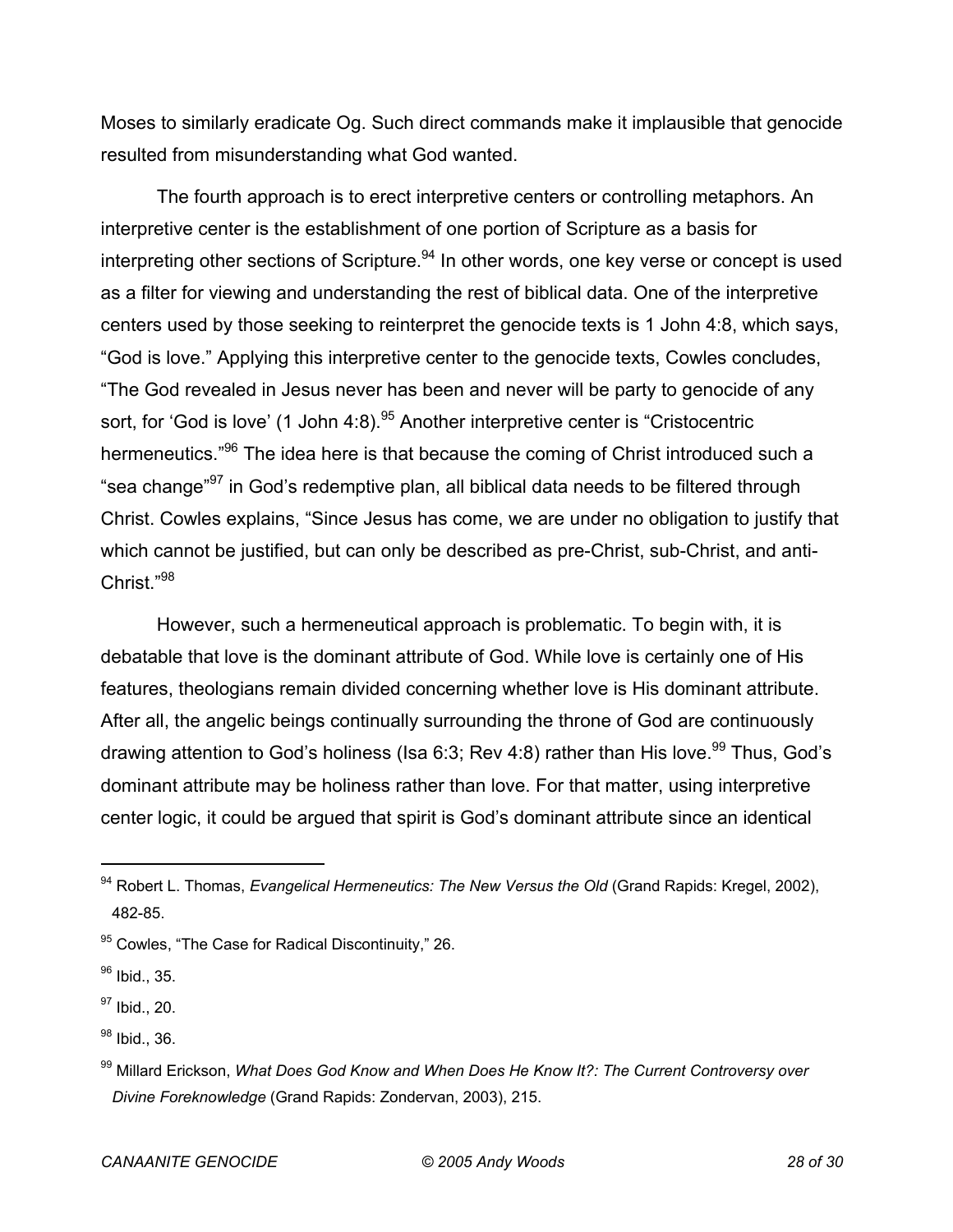grammatical structure is used to describe God as spirit in John 4:24 that is used to describe God as love in 1 John  $4:8.^{100}$ 

Furthermore, Christ's coming did not introduce such a radical "sea change" in God's program so as to introduce great discontinuity between the Old and New Testaments. Jesus called Himself the God of Abraham, Isaac, and Jacob (Matt 22:32). Evangelists in Acts introduced God by the same title (Acts 3:13;  $7:32$ ).<sup>101</sup> In addition, Paul explains to New Testament believers that the Old Testament is to be studied because it serves as a source of encouragement (Rom 15:4). He also told Timothy to preach the entire Old Testament (2 Tim 3:16; 4:2). Thus, there is far too much continuity between the Old and New Testaments to justify a radical reinterpretation of the genocide texts.

Moreover, interpretive centers should not be used in constructing a doctrine. When building any doctrine, all texts on a certain subject should be included and each text should be allowed to have its "distinctive input." One group of texts should not be used for the purpose of redefining another set of texts.<sup>102</sup> Scripture should not be pitted against Scripture. Merrill notes the subjectivity associated with applying the concept of interpretive centers to genocide texts. He says, "In effect, ordinary historical-grammatical exegesis of the Old Testament must be suspended where offensive texts are concerned. If they fall short of our perception as to God's love, they must be radically reinterpreted. Such subjectivism of method is most disquieting and dangerous."<sup>103</sup> If this method is consistently followed, one wonders what would happen to other biblical doctrines such as the flood and eternal retribution. "It must be said that those who have moral difficulties with genocide in the conquest of Canaan should have even more serious difficulties with the final judgment."<sup>104</sup>

Furthermore, "Christological hermeneutics" should never be used to discount plain statements of the Old Testament because Christ exhibited a high view of the Old

<sup>100</sup> Ibid., 214.

<sup>&</sup>lt;sup>101</sup> Merrill, "A Response to C.S. Cowles," 49.

<sup>102</sup> Thomas, *Evangelical Hermeneutics: The New Versus the Old*, 485.

<sup>&</sup>lt;sup>103</sup> Merrill, "A Response to C.S. Cowles," 50.

<sup>&</sup>lt;sup>104</sup> Longman, "The Case for Spiritual Continuity," 185.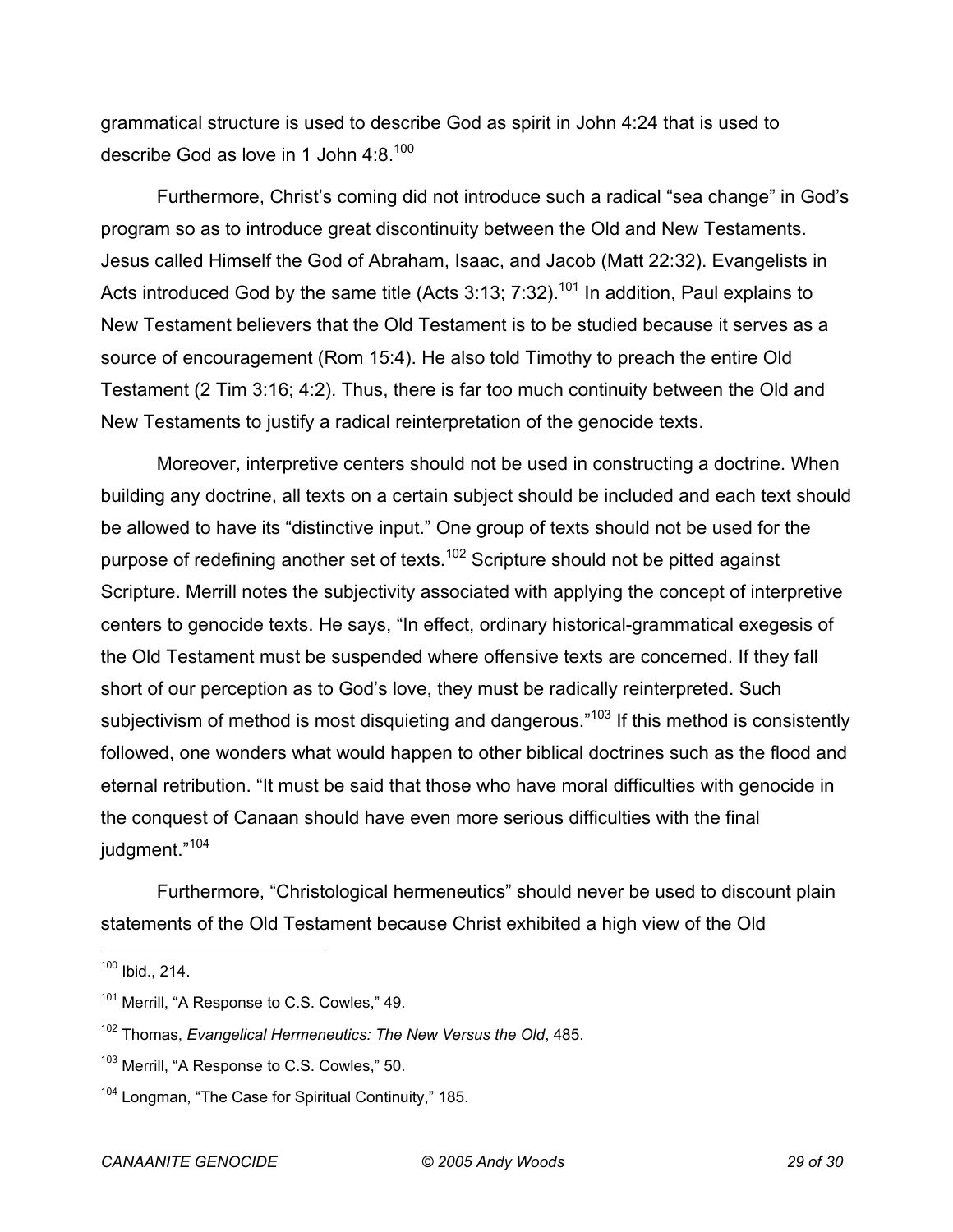Testament. Jesus believed that the entire canon (Luke 11:51; 24:27, 44), every word (Matt 4:4), and even the smallest punctuation mark (Matt 5:18) of the Old Testament were given by God. He validated the historicity of numerous Old Testament stories that have been dismissed by higher critics by quoting from them and even connecting them to crucial Christian doctrine. For example, He based His view of marriage on the story of Adam and Eve in the garden (Matt 19:3-6). He based His teaching of the Second Advent upon the stories of Noah and the flood and Sodom Gomorrah (Luke 17:26-32). He even based His own bodily resurrection upon the story of Jonah and the great fish (Matt 12:40).<sup>105</sup> Thus, Jesus believed that Moses' words were just as much God's word as His own words. In sum, dehistoricization, allegorization, postulating a mistake as to God's will, and interpretive centers are inadequate hermeneutical devices for alleviating the alleged tension between genocidal Old Testament texts and God's New Testament love.

## **CONCLUSION**

This paper has sought to provide a balanced presentation of Canaanite genocide. First, the general characteristics of Israel's holy war were examined. Second, the scriptural justification for Canaanite genocide was provided. Third, several factors helping the biblicist better explain Canaanite genocide to the skeptic were given. Finally, issues relating to alleged tension between the genocidal texts and the New Testament were dealt with. It was concluded that various hermeneutical methodologies used by theologians to dismiss the genocide texts were inadequate. Genocidal texts remain an important contribution to the biblical canon and should not be rewritten by today's theologians.

<sup>105</sup> Steven Lawson, *Faith Under Fire* (Wheaton: Crossway, 1995), 80-91. For other works demonstrating Christ's high view of the Old Testament see R. Beckwith, *The Old Testament Canon in the New Testament Church* (London: SPCK, 1985); Robert Lightner, *A Biblical Case for Total Inerrancy: How Jesus Viewed the Old Testament* (Grand Rapids: Kregel, 1998).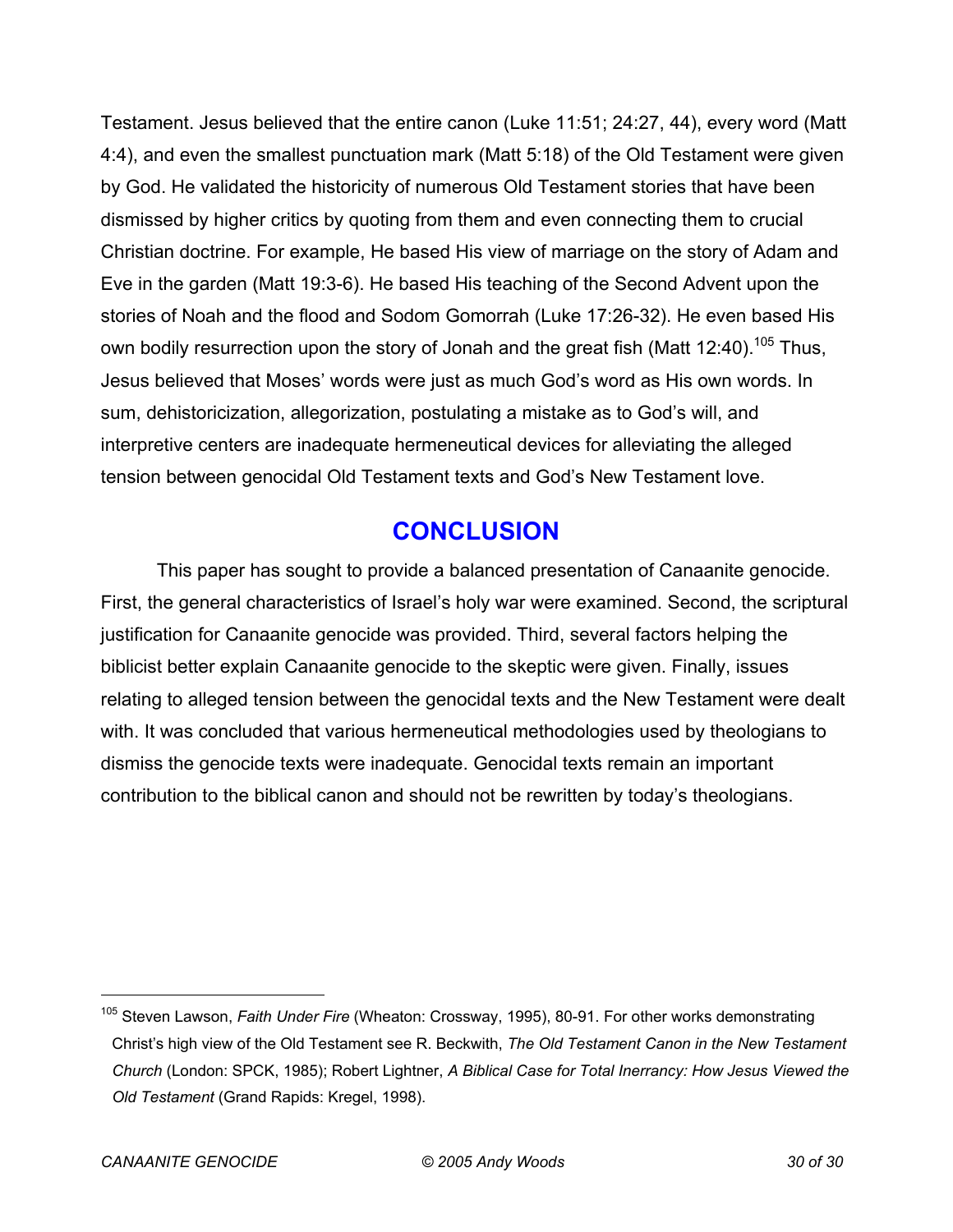#### **BIBLIOGRAPHY**

- Albright, W. F. *Yahweh and the Gods of Canaan*. London: Athlone, 1968.
- Allen, Ronald. "Affirming Right of Way on Ancient Paths." *Bibliotheca Sacra* 153 (January-March 1996): 3-11.

Barton, David. *Original Intent*. Aledo, TX: Wall Builder Press, 1996.

- Beckwith, R. *The Old Testament Canon in the New Testament Church*. London: SPCK, 1985.
- Calvin, John. *Commentaries on the Book of Joshua*. Translated by Henry Beveridge. Edinburgh: Calvin Translation Society, 1855.

\_\_\_\_\_\_\_\_. *Institutes of the Christian Religion*. Translated by Henry Beveridge. Grand Rapids: Eerdmans, 1975.

- Chisholm, Robert. "Divine Hardening in the Old Testament." *Bibliotheca Sacra* 153 (October-December 1996): 410-34.
- Collins, Adela. "The Political Perspective to the Revelation of John." *Journal of Biblical Literature* 96 (1977): 241-56.
- Cowles, C.S. "The Case for Radical Discontinuity." In *Show Them No Mercy: 4 Views on God and Canaanite Genocide*, ed. Stanley Gundry. Grand Rapids: Zondervan, 2003.

\_\_\_\_\_\_\_\_. "A Response to Daniel L. Gard." In *Show Them No Mercy: 4 Views on God and Canaanite Genocide*, ed. Stanley Gundry. Grand Rapids: Zondervan, 2003.

Eidesmoe, John. *Columbus & Cortez, Conquerors for Christ*. Green Forest: AR: New Leaf, 1992.

- Erickson, Millard. *What Does God Know and When Does He Know It?: The Current Controversy over Divine Foreknowledge*. Grand Rapids: Zondervan, 2003.
- Firestone, Reuven. "Conceptions of Holy War in Biblical and Qur'ānic Tradition." *Journal of Religious Ethics* 24 (1996): 99-118.

Ford, Jack, and A. Deasley. *Beacon Bible Commentary*. 10 vols. Kansas City: Beacon Hill, 1969.

Fruchtenbaum, Arnold G. *Israelology: The Missing Link in Systematic Theology*. Rev. ed. Tustin: Ariel Ministries, 1994.

*Funk & Wagnalls Standard Desk Dictionary*. New York: Harper & Row, 1964.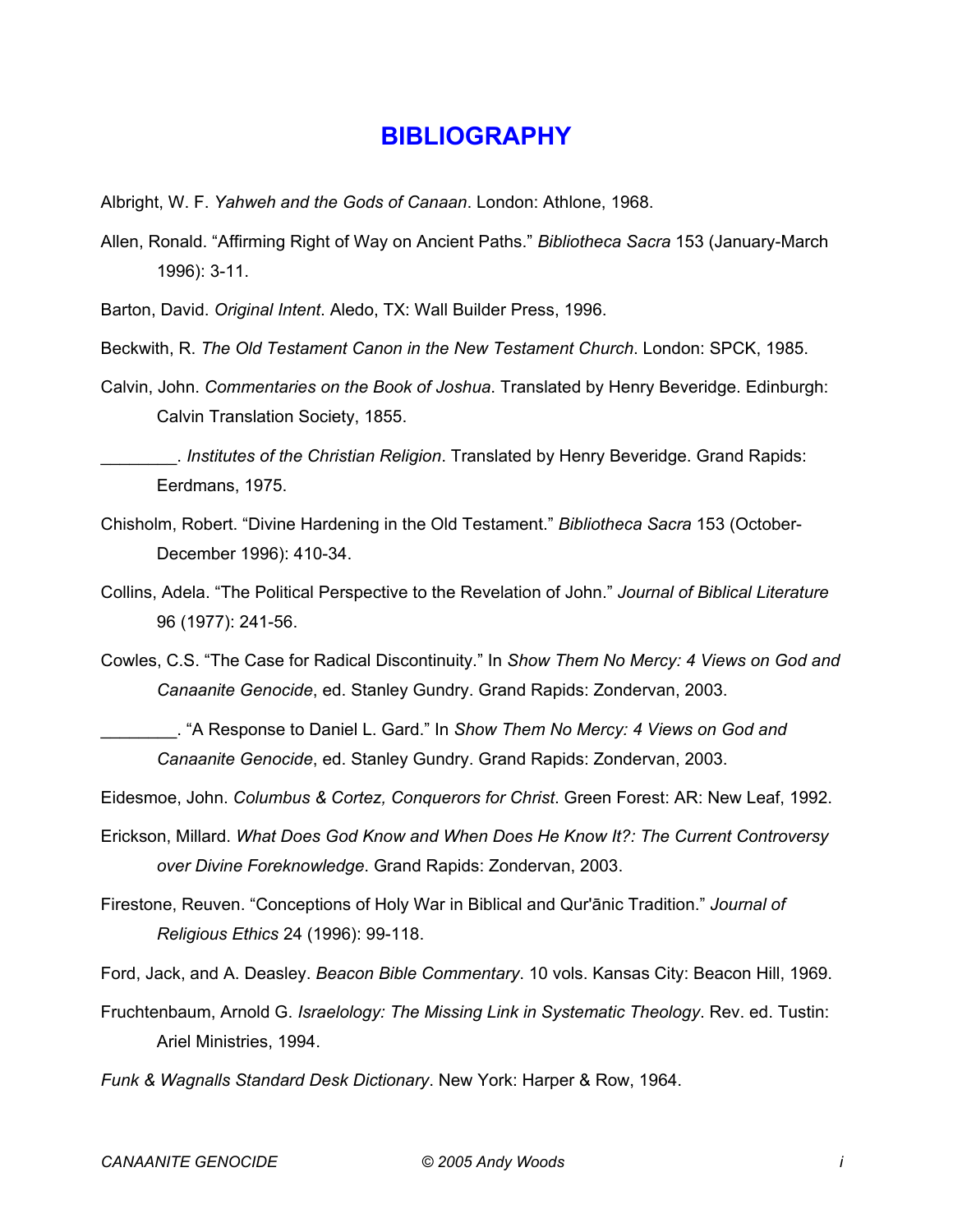Gard, Daniel. "The Case for Eschatological Continuity." In *Show Them No Mercy: 4 Views on God and Canaanite Genocide*, ed. Stanley Gundry. Grand Rapids: Zondervan, 2003.

\_\_\_\_\_\_\_\_. "A Response to C.S. Cowles." In *Show Them No Mercy: 4 Views on God and Canaanite Genocide*, ed. Stanley Gundry. Grand Rapids: Zondervan, 2003.

\_\_\_\_\_\_\_\_. "A Response to Tremper Longman III." In *Show Them No Mercy: 4 Views on God and Canaanite Genocide*, ed. Stanley Gundry. Grand Rapids: Zondervan, 2003.

- Hamilton, Victor. *The Book of Genesis: Chapters 1-17*. New International Commentary on the Old Testament. Grand Rapids: Eerdmans, 1990.
- Hess, Richard. *Joshua: An Introduction and Commentary*. Tyndale Old Testament Commentaries. Leicester, England: InterVarsity, 1996.
- Holloway, Jeph. "The Ethical Dilemma of Holy War." *Southwestern Journal of Theology* 41 (1998): 44-69.
- Johnson, S. Lewis. "Paul and the 'Israel of God': An Exegetical and Eschatological Case-Study." In *Essays in Honor of J. Dwight Pentecost*, ed. Stanley D. Toussaint and Charles H. Dyer. Chicago: Moody, 1986.
- Josephus, Flavius. "Wars of the Jews." In *The New Complete Works of Josephus*, trans. William Whiston. Edinburgh, Scotland: William P. Nimmo, 1867. Reprint, Grand Rapids: Kregel, 1997.
- Kaiser, Walter et al. *Hard Sayings of the Bible*. Downers Grove, IL: InterVarsity Press, 1996.

Kline, Meredith. *The Structure of Biblical Authority*. Grand Rapids: Zondervan, 1972.

*The Koran*. Translated by J.M. Rodwell. New York: Ivy Books, 1993.

- LaSor, William, David Hubbard, and Frederic Bush. *Old Testament Survey*. 2d ed. Grand Rapids: Eerdmans, 1996.
- Lawson, Steven. *Faith Under Fire*. Wheaton: Crossway, 1995.
- Lightner, Robert. *A Biblical Case for Total Inerrancy: How Jesus Viewed the Old Testament*. Grand Rapids: Kregel, 1998.
- Lohfink, N. "H<sub>iterem</sub>." In *Theological Dictionary of the Old Testament*, ed. G. Johannes Botterweck. Grand Rapids: Eerdmans, 1974.
- Longman III, Tremper. *Daniel*. NIV Application Commentary. Grand Rapids: Zondervan, 1999.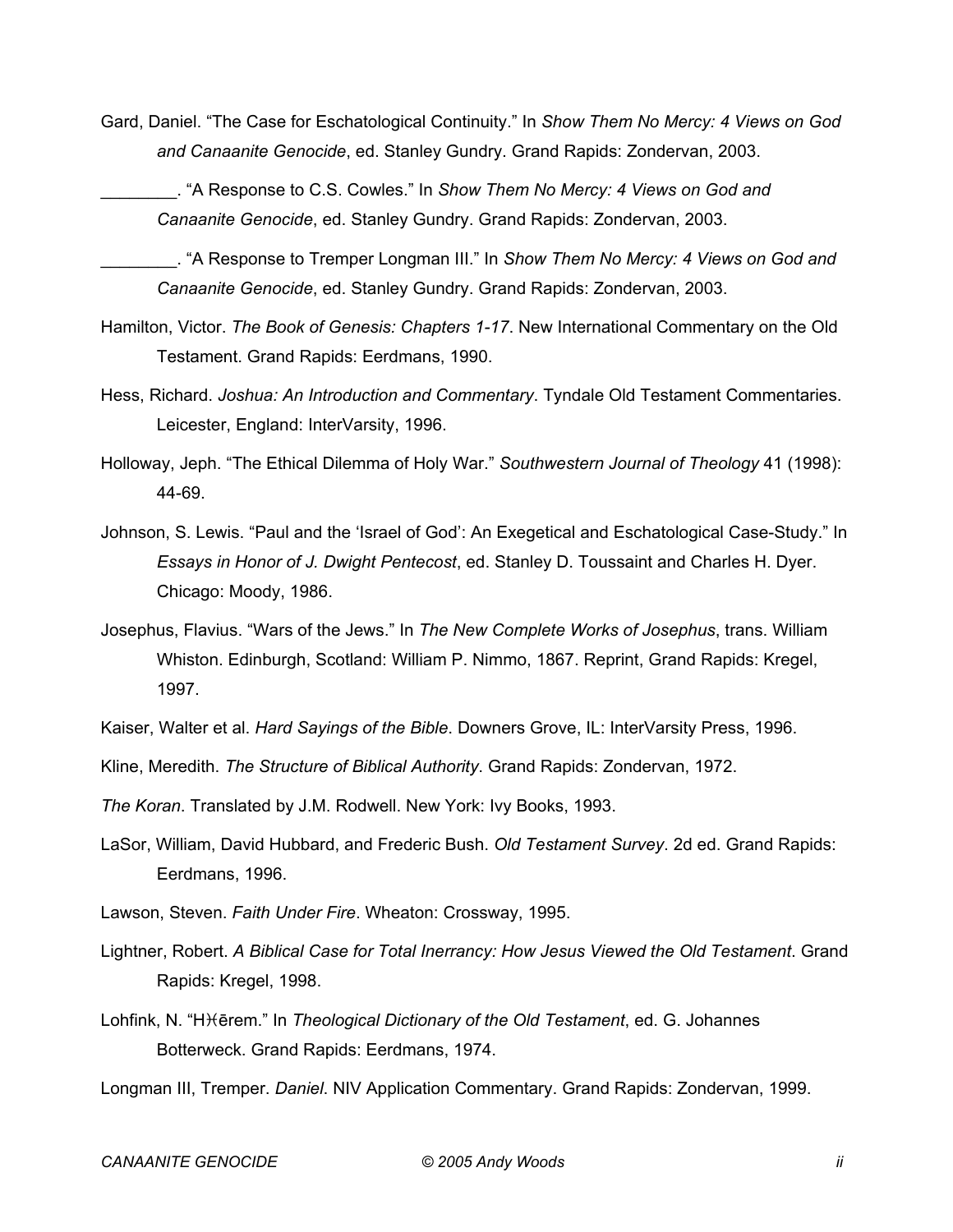\_\_\_\_\_\_\_\_. "The Case for Spiritual Continuity." In *Show Them No Mercy: 4 Views on God and Canaanite Genocide*, ed. Stanley Gundry. Grand Rapids: Zondervan, 2003.

\_\_\_\_\_\_\_\_. "A Response to C.S. Cowles." In *Show Them No Mercy: 4 Views on God and Canaanite Genocide*, ed. Stanley Gundry. Grand Rapids: Zondervan, 2003.

\_\_\_\_\_\_\_\_. "A Response to Eugene H. Merrill." In *Show Them No Mercy: 4 Views on God and Canaanite Genocide*, ed. Stanley Gundry. Grand Rapids: Zondervan, 2003.

Longman III, Tremper, and Daniel Reid. *God Is a Warrior*. Grand Rapids: Zondervan, 1995.

- McDowell, Josh, and Don Stewart. *Answers to Tough Questions Skeptics Ask About the Christian Faith*. San Bernardino: Here's Life, 1980.
- Merrill, Eugene. "The Case for Moderate Discontinuity." In *Show Them No Mercy: 4 Views on God and Canaanite Genocide*, ed. Stanley Gundry. Grand Rapids: Zondervan, 2003.

\_\_\_\_\_\_\_\_. "A Response to C.S. Cowles." In *Show Them No Mercy: 4 Views on God and Canaanite Genocide*, ed. Stanley Gundry. Grand Rapids: Zondervan, 2003.

- Niditch, Susan. *War in the Hebrew Bible: A Study in the Ethics of Violence*. New York: Oxford University Press, 1993.
- Niehaus, Jeffrey. "Joshua and Ancient Near Eastern Warfare." *Journal of the Evangelical Theological Society* 31 (March 1988): 37-50.
- Pentecost, J. Dwight. *Things to Come: A Study in Biblical Eschatology*. Findley, OH: Dunham Publishing Company, 1958.
- Pritchard, James B., ed. *The Ancient Near Eastern Texts: Relating to the Old Testament*, 3d ed. New Jersey: Princeton University Press, 1969.
- Rad, Gerhard von. *Holy War in Ancient Israel*. Edited and translated by Marva J. Dawn. Grand Rapids: Eerdmans, 1991.
- Radmacher, Earl, Ronald B. Allen, and H. Wayne House, eds. *Nelson's New Illustrated Bible Commentary*. Nashville: Thomas Nelson Publishers, 1999.
- Ross, Allen. *Creation & Blessing: A Guide to the Study and Exposition of Genesis*. Grand Rapids: Baker, 1996.
- Thomas, Robert L. *Evangelical Hermeneutics: The New Versus the Old*. Grand Rapids: Kregel, 2002.